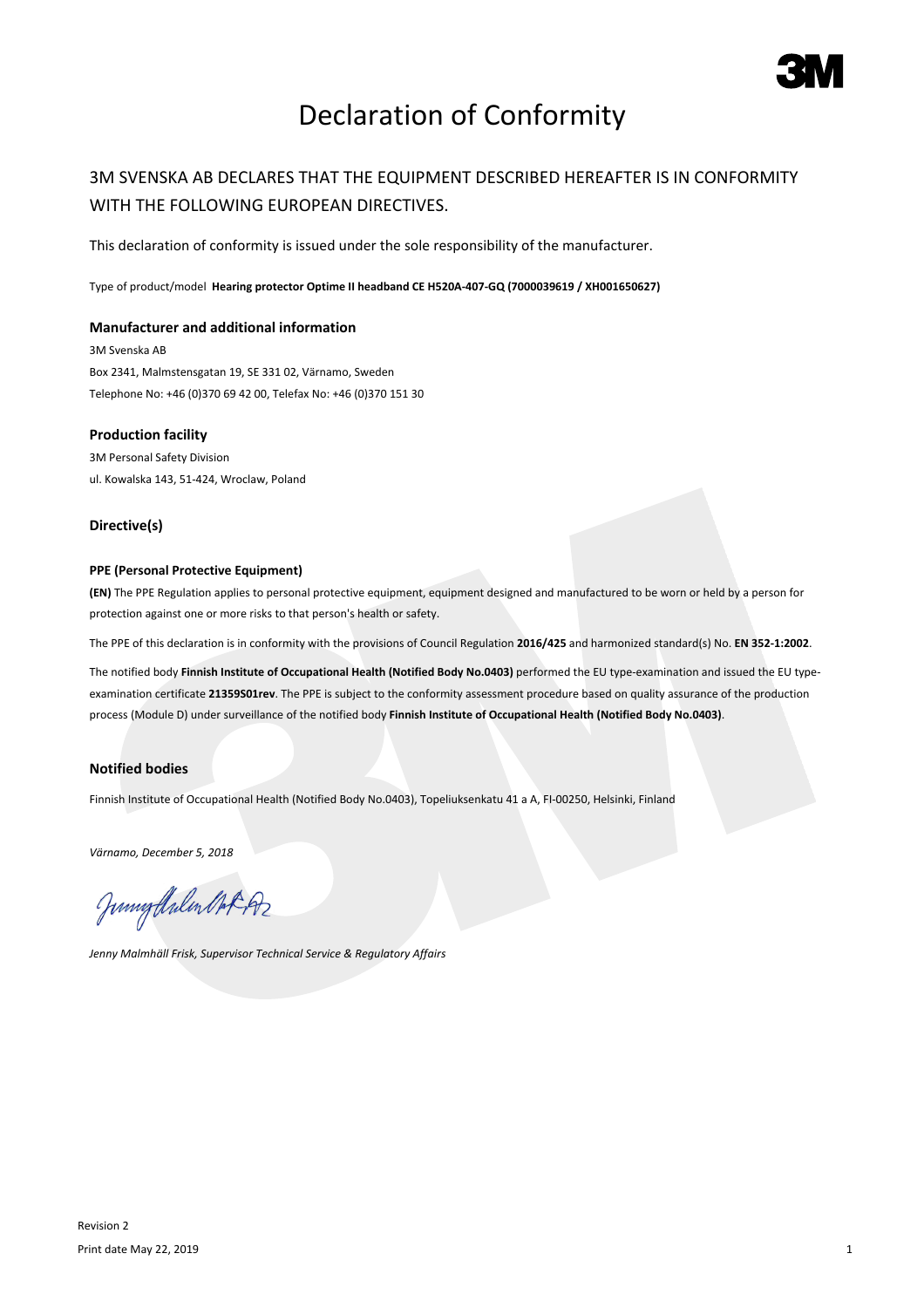

# Konformitätserklärung

## 3M SVENSKA AB ERKLÄRT, DASS DIE UNTEN BESCHRIEBENE AUSRÜSTUNG DIE FOLGENDEN EUROPÄISCHEN RICHTLINIEN ERFÜLLT.

Diese Konformitätserklärung wurde unter alleiniger Verantwortung des Herstellers erstellt.

Produktart/modell **Hearing protector Optime II headband CE H520A-407-GQ (7000039619 / XH001650627)**

#### **Hersteller und zusätzliche informationen**

3M Svenska AB Box 2341, Malmstensgatan 19, SE 331 02, Värnamo, Sweden Telephone No: +46 (0)370 69 42 00, Telefax No: +46 (0)370 151 30

#### **Produktionsstätte**

3M Personal Safety Division ul. Kowalska 143, 51-424, Wroclaw, Poland

### **Richtlinie(n)**

#### **PPE (Personal Protective Equipment)**

**(DE)** Die PSA-Verordnung gilt für persönliche Schutzausrüstung, Ausrüstung, die dafür entworfen wurde und hergestellt wird, von einer Person als Schutz vor einer oder mehreren Gesundheits- und Sicherheitsgefahren für Person getragen oder gehalten zu werden.

Die PSA, für die diese Erklärung gilt, stimmt mit den Anforderungen der Verordnung **2016/425** der Kommission überein und erfüllt die harmonisierten Normen **EN 352-1:2002**.

Die benannte Stelle **Finnish Institute of Occupational Health (Notified Body No.0403)** hat die EU-Baumusterprüfung durchgeführt und das EU-Baumusterprüfzertifikat **21359S01rev** erstellt. Die PSA ist Bestandteil des Konformitätsbewertungsverfahrens, das auf der Qualitätskontrolle beim Herstellungsprozess (Modul D) unter Überwachung der benannten Stelle **Finnish Institute of Occupational Health (Notified Body No.0403)**.

### **Benannte stellen**

Finnish Institute of Occupational Health (Notified Body No.0403), Topeliuksenkatu 41 a A, FI-00250, Helsinki, Finland

*Värnamo, December 5, 2018*

Junnytlalen Not Az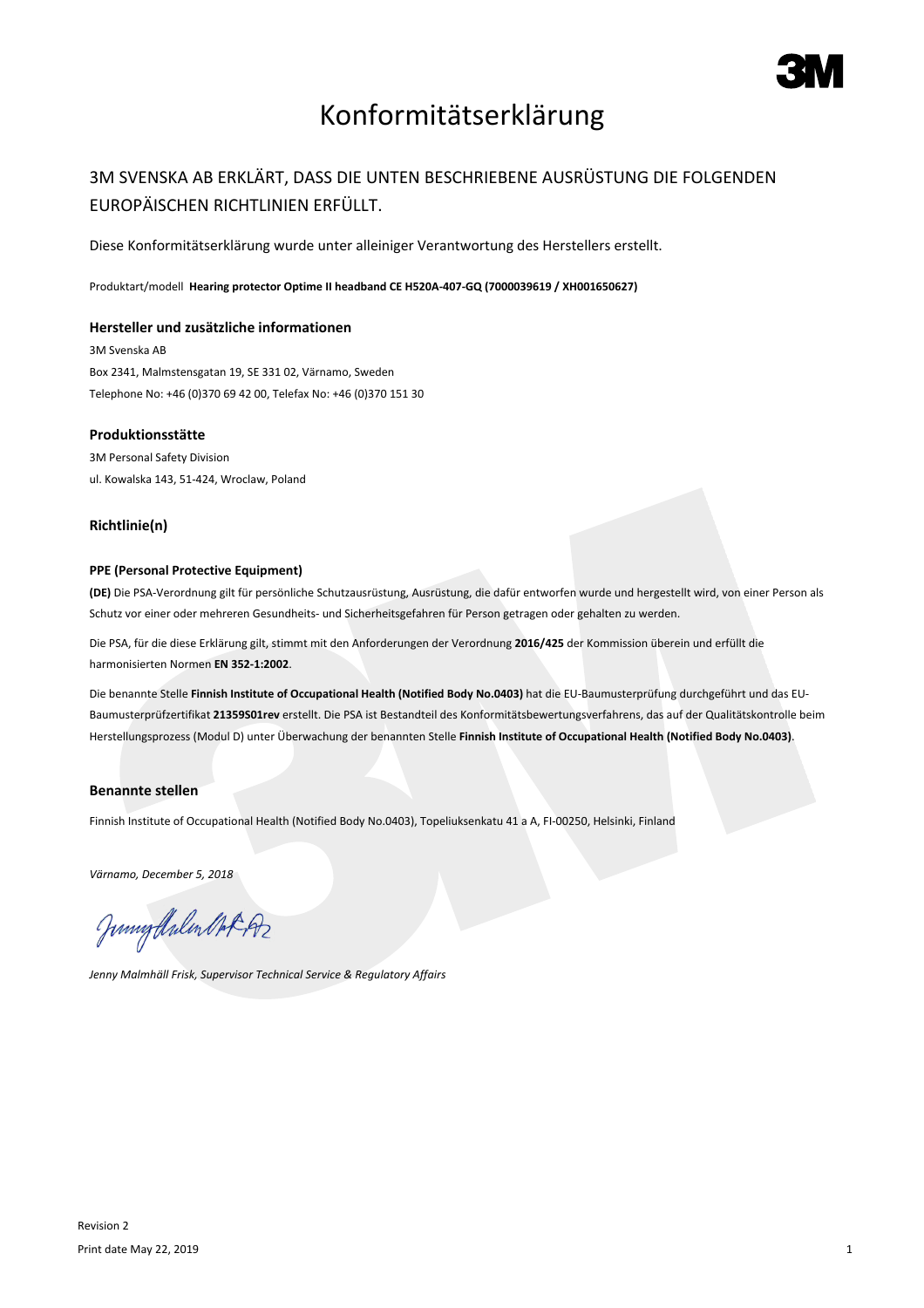

# Déclaration de conformité

## 3M DÉCLARE QUE LE MATÉRIEL DÉCRIT CI-APRÈS EST EN CONFORMITÉ AVEC LES DIRECTIVES EUROPEENNES SUIVANTES.

La présente déclaration de conformité est établie sous la seule responsabilité du fabricant.

Type de produit/modèle **Hearing protector Optime II headband CE H520A-407-GQ (7000039619 / XH001650627)**

#### **Fabricant et informations supplémentaires**

3M Svenska AB Box 2341, Malmstensgatan 19, SE 331 02, Värnamo, Sweden Telephone No: +46 (0)370 69 42 00, Telefax No: +46 (0)370 151 30

#### **Site de production**

3M Personal Safety Division ul. Kowalska 143, 51-424, Wroclaw, Poland

#### **Directive(s)**

### **PPE (Personal Protective Equipment)**

**(FR)** Le règlement EPI s'applique aux équipements de protection individuelle, aux équipements conçus et fabriqués pour être portés ou détenus par une personne pour la protection contre un ou plusieurs risques pour la santé ou la sécurité de cette personne.

L'EPI de cette déclaration est conforme aux dispositions du Règlement du Conseil **2016/425** et des normes harmonisées N° **EN 352-1:2002**.

L'organisme notifié Finnish Institute of **Finnish Institute of Occupational Health (Notified Body No.0403)** a procédé à l'examen UE de type et a délivré le certificat d'examen UE de type **21359S01rev**. L'EPI est soumis à la procédure d'évaluation de la conformité basée sur l'assurance qualité du processus de production (module D) sous la surveillance de l'organisme notifié **Finnish Institute of Occupational Health (Notified Body No.0403)**.

### **Organisme notifiés**

Finnish Institute of Occupational Health (Notified Body No.0403), Topeliuksenkatu 41 a A, FI-00250, Helsinki, Finland

*Värnamo, December 5, 2018*

Junnytlalen Not Az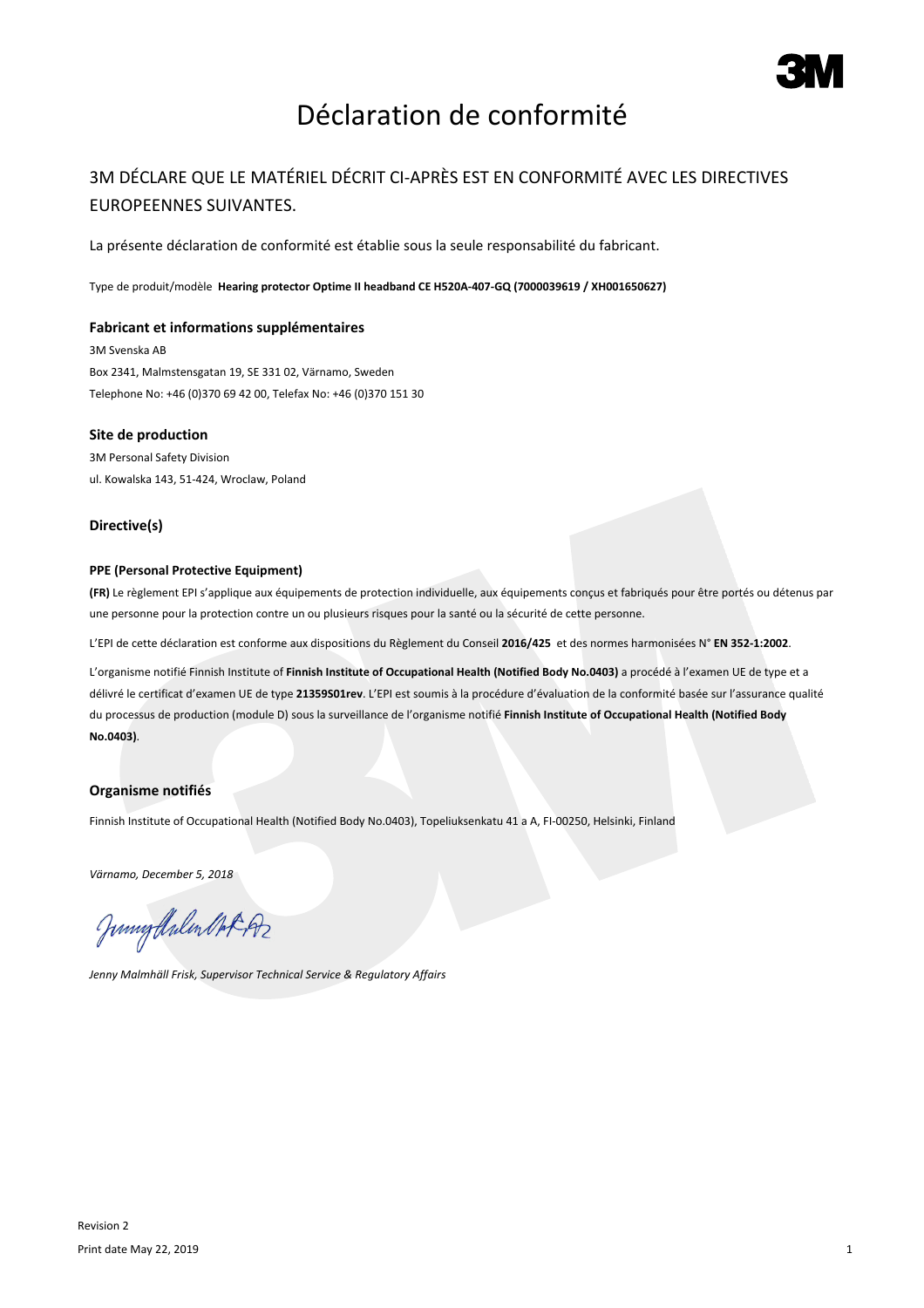

## Försäkran om överensstämmelse

## 3M SVENSKA AB FÖRSÄKRAR HÄRMED ATT DEN UTRUSTNING SOM BESKRIVS NEDAN ÖVERENSSTÄMMER MED FÖLJANDE EUROPEISKA DIREKTIV.

Ansvaret för utgivningen av denna försäkran om överensstämmelse är helt och hållet tillverkarens.

Typ av produkt/modell **Hearing protector Optime II headband CE H520A-407-GQ (7000039619 / XH001650627)**

#### **Tillverkare och ytterligare information**

3M Svenska AB Box 2341, Malmstensgatan 19, SE 331 02, Värnamo, Sweden Telephone No: +46 (0)370 69 42 00, Telefax No: +46 (0)370 151 30

#### **Produktionsanläggning**

3M Personal Safety Division ul. Kowalska 143, 51-424, Wroclaw, Poland

#### **Direktiv**

#### **PPE (Personal Protective Equipment)**

**(SV)** PPE-förordningen gäller personlig skyddsutrustning, utrustning som utformats och tillverkats för att bäras eller hållas av en person till skydd mot en eller flera risker för hälsa eller säkerhet.

Denna utrustning överensstämmer med bestämmelserna i direktiv och, i förekommande fall, med nationell standard som införlivar harmoniserad standard nummer .

Den personliga skyddsutrustningen i denna försäkran om överensstämmelse överensstämmer med bestämmelserna i rådets förordning **2016/425** och harmoniserade standarder nummer **EN 352-1:2002**.

Anmält organ **Finnish Institute of Occupational Health (Notified Body No.0403)** har genomfört en EU-typprovning och utfärdat ett EU-typintyg **21359S01rev**. Den personliga skyddsutrustningen är föremål för förfaranden för bedömning av överensstämmelse som grundar sig på kvalitetssäkring av produktionen (modul D) under övervakning av anmält organ **Finnish Institute of Occupational Health (Notified Body No.0403)**.

#### **Anmälda organ**

Finnish Institute of Occupational Health (Notified Body No.0403), Topeliuksenkatu 41 a A, FI-00250, Helsinki, Finland

*Värnamo, December 5, 2018*

Junigalulen Oct 192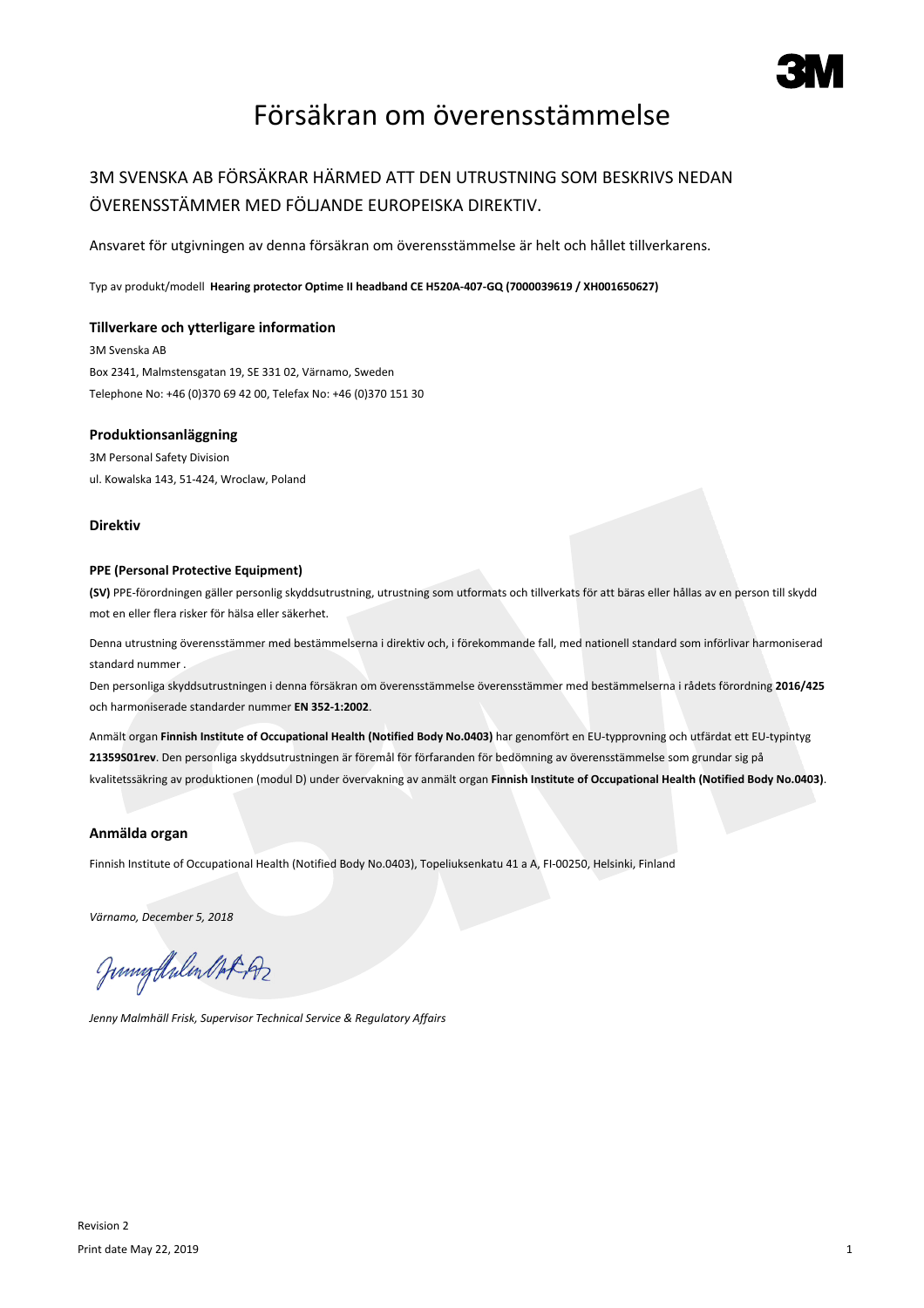

# Declaración de conformidad

## 3M SVENSKA AB DECLARA QUE EL EQUIPO DESCRITO A CONTINUACIÓN ES CONFORME A LAS SIGUIENTES DIRECTIVAS EUROPEAS.

Esta declaración de conformidad se ha expedido bajo responsabilidad exclusiva del fabricante.

Tipo de producto/modelo **Hearing protector Optime II headband CE H520A-407-GQ (7000039619 / XH001650627)**

#### **Datos del fabricante e información adicional**

3M Svenska AB Box 2341, Malmstensgatan 19, SE 331 02, Värnamo, Sweden Telephone No: +46 (0)370 69 42 00, Telefax No: +46 (0)370 151 30

#### **Planta de producción**

3M Personal Safety Division ul. Kowalska 143, 51-424, Wroclaw, Poland

#### **Directiva(s)**

### **PPE (Personal Protective Equipment)**

**(ES)** El reglamento sobre EPI es aplicable a equipos de protección individual, equipos diseñados y fabricados para ser llevados o usados por una persona para protección contra uno o más riesgos para la salud o seguridad de dicha persona.

El EPI objeto de esta declaración es de conformidad con las disposiciones del Reglamento del Consejo **2016/425** y la/s norma/s armonizada/s número/s **EN 352-1:2002**.

El organismo notificado **Finnish Institute of Occupational Health (Notified Body No.0403)** realizó el examen UE de tipo y extendió el certificado de examen UE de tipo **21359S01rev**. El EPI está sujeto al procedimiento de evaluación de conformidad basado en el aseguramiento de calidad del proceso de producción (módulo D) bajo la supervisión del organismo notificado **Finnish Institute of Occupational Health (Notified Body No.0403)**.

#### **Organismos notificados**

Finnish Institute of Occupational Health (Notified Body No.0403), Topeliuksenkatu 41 a A, FI-00250, Helsinki, Finland

*Värnamo, December 5, 2018*

Junnytlalen Not Az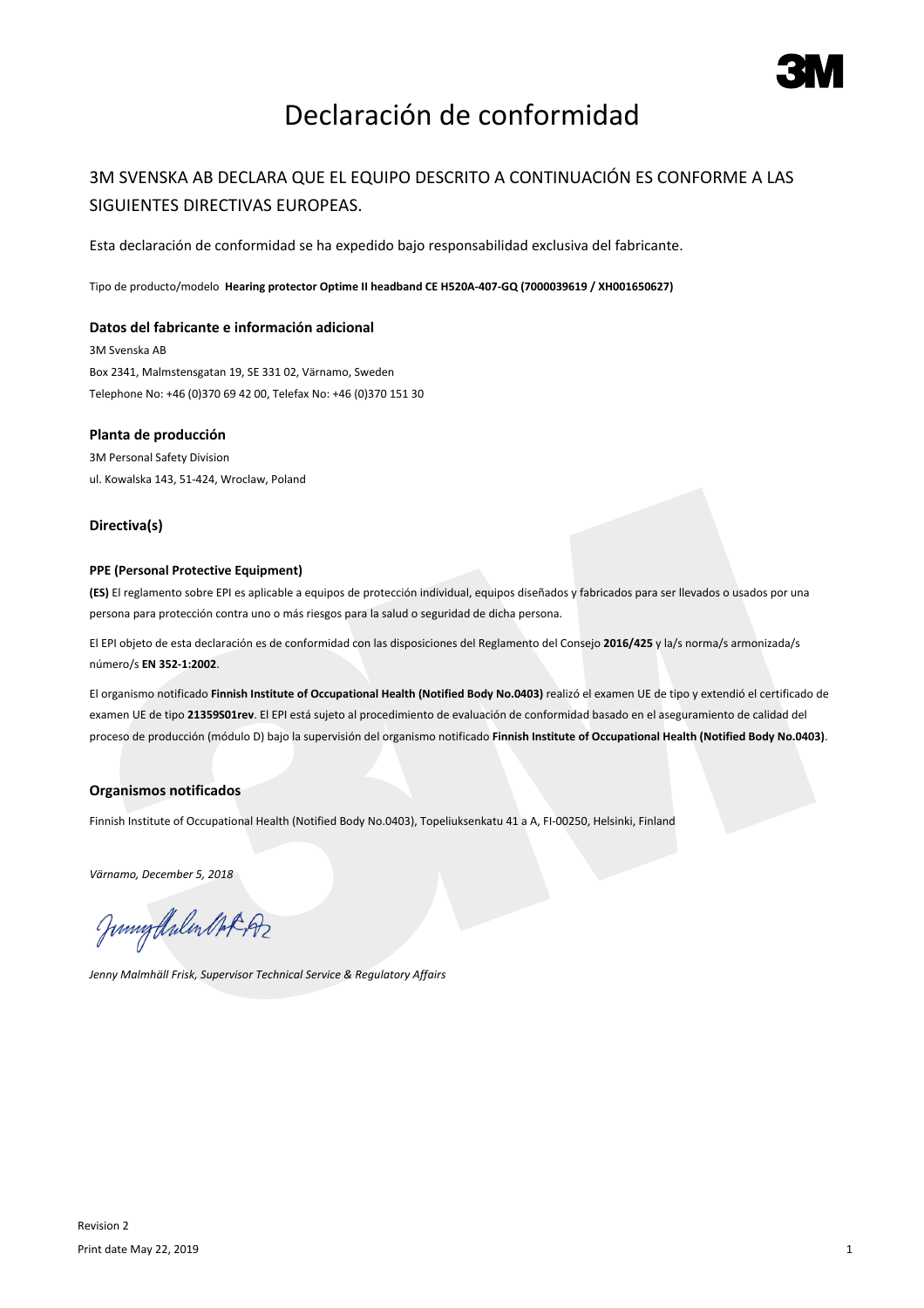

## Декларация за съответствие

### 3M SVENSKA AB ДЕКЛАРИРА, ЧЕ ОБОРУДВАНЕТО, ОПИСАНО ТУК, СЪОТВЕТСТВА НА СЛЕДНИТЕ ЕВРОПЕЙСКИ ДИРЕКТИВИ.

Настоящата декларация за съответствие се издава с пълната отговорност на производителя.

Тип на продукта/модел **Hearing protector Optime II headband CE H520A-407-GQ (7000039619 / XH001650627)**

#### **Производител и допълнителна информация**

3M Svenska AB Box 2341, Malmstensgatan 19, SE 331 02, Värnamo, Sweden Telephone No: +46 (0)370 69 42 00, Telefax No: +46 (0)370 151 30

#### **Производствена база**

3M Personal Safety Division ul. Kowalska 143, 51-424, Wroclaw, Poland

#### **Директива(и)**

#### **PPE (Personal Protective Equipment)**

**(BG)** Разпоредбата за ЛПС се прилага за лични предпазни средства, оборудване, което е проектирано и произведено, за да бъде носено или да се държи от човек за защита срещу една или повече опасности за неговото здраве или безопасност.

ЛПС в тази декларация са в съответствие с разпоредбите на Регламента на Съвета **2016/425** и хармонизирания(ите) стандарт(и) № **EN 352- 1:2002**.

Нотифицираният орган **Finnish Institute of Occupational Health (Notified Body No.0403)** е извършил ЕС изследване на типа и е издал сертификат за ЕС изследване на типа **21359S01rev**. ЛПС са предмет на процедурата за оценка на съответствието на базата на осигуряване на качество на производствения процес (Модул D) под наблюдението на нотифицирания орган Финландски институт за безопасност на работното място **Finnish Institute of Occupational Health (Notified Body No.0403)**.

#### **Нотифицирани органи**

Finnish Institute of Occupational Health (Notified Body No.0403), Topeliuksenkatu 41 a A, FI-00250, Helsinki, Finland

*Värnamo, December 5, 2018*

Junigthalen Mot 192

*Jenny Malmhäll Frisk, Supervisor Technical Service & Regulatory Affairs*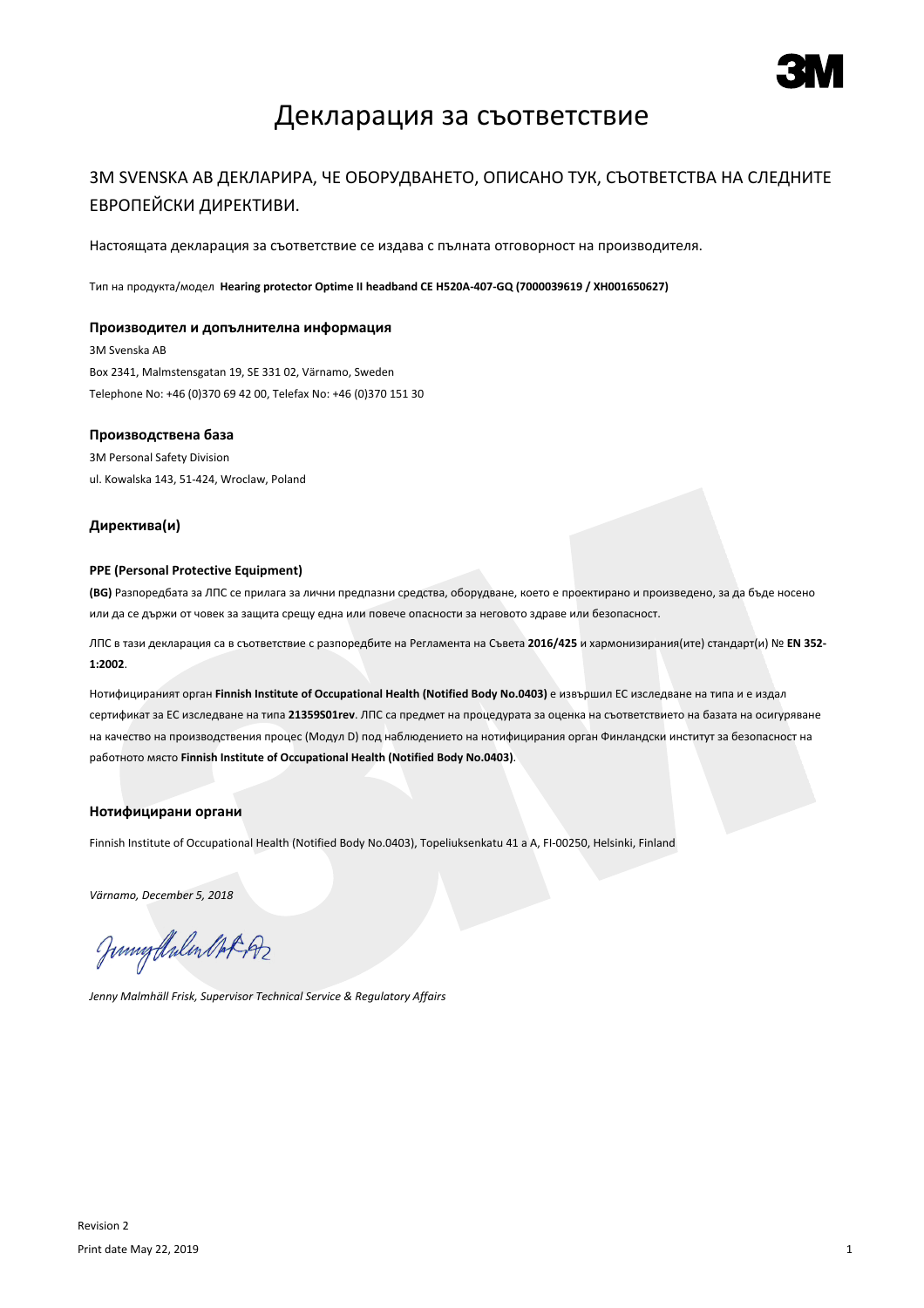# Prohlášení o shodě

## SPOLEČNOST 3M SVENSKA AB PROHLAŠUJE, ŽE DÁLE POPISOVANÉ ZAŘÍZENÍ SPLŇUJE NÁSLEDUJÍCÍ EVROPSKÉ SMĚRNICE.

Toto prohlášení o shodě se vydává na výhradní odpovědnost výrobce.

Typ výrobku/model **Hearing protector Optime II headband CE H520A-407-GQ (7000039619 / XH001650627)**

#### **Výrobce a další informace**

3M Svenska AB Box 2341, Malmstensgatan 19, SE 331 02, Värnamo, Sweden Telephone No: +46 (0)370 69 42 00, Telefax No: +46 (0)370 151 30

### **Výrobní zařízení**

3M Personal Safety Division ul. Kowalska 143, 51-424, Wroclaw, Poland

#### **Směrnice**

### **PPE (Personal Protective Equipment)**

**(CZ)** Nařízení o OPP se vztahuje na osobní ochranné prostředky, prostředky navržené a vyrobené k nošení nebo držení osobou pro ochranu před jedním nebo více riziky pro její zdraví nebo bezpečnost.

OOP tohoto prohlášení splňují požadavky nařízení Rady **2016/425** a harmonizovaných norem č. **EN 352-1:2002**.

Toto zařízení je identické s OOP, který je předmětem prohlášení o shodě EU č. vydaného. Oznámený subjekt **Finnish Institute of Occupational Health (Notified Body No.0403)** provedl EU přezkoušení typu a vystavil certifikát EU přezkoušení typu **21359S01rev**. OOP podléhá postupu posuzování shody založené na zabezpečování kvality výrobního procesu (modul D) pod dohledem oznámeného subjektu **Finnish Institute of Occupational Health (Notified Body No.0403)**.

### **Notifikované osoby (NB)**

Finnish Institute of Occupational Health (Notified Body No.0403), Topeliuksenkatu 41 a A, FI-00250, Helsinki, Finland

*Värnamo, December 5, 2018*

Junnytlalen Not Az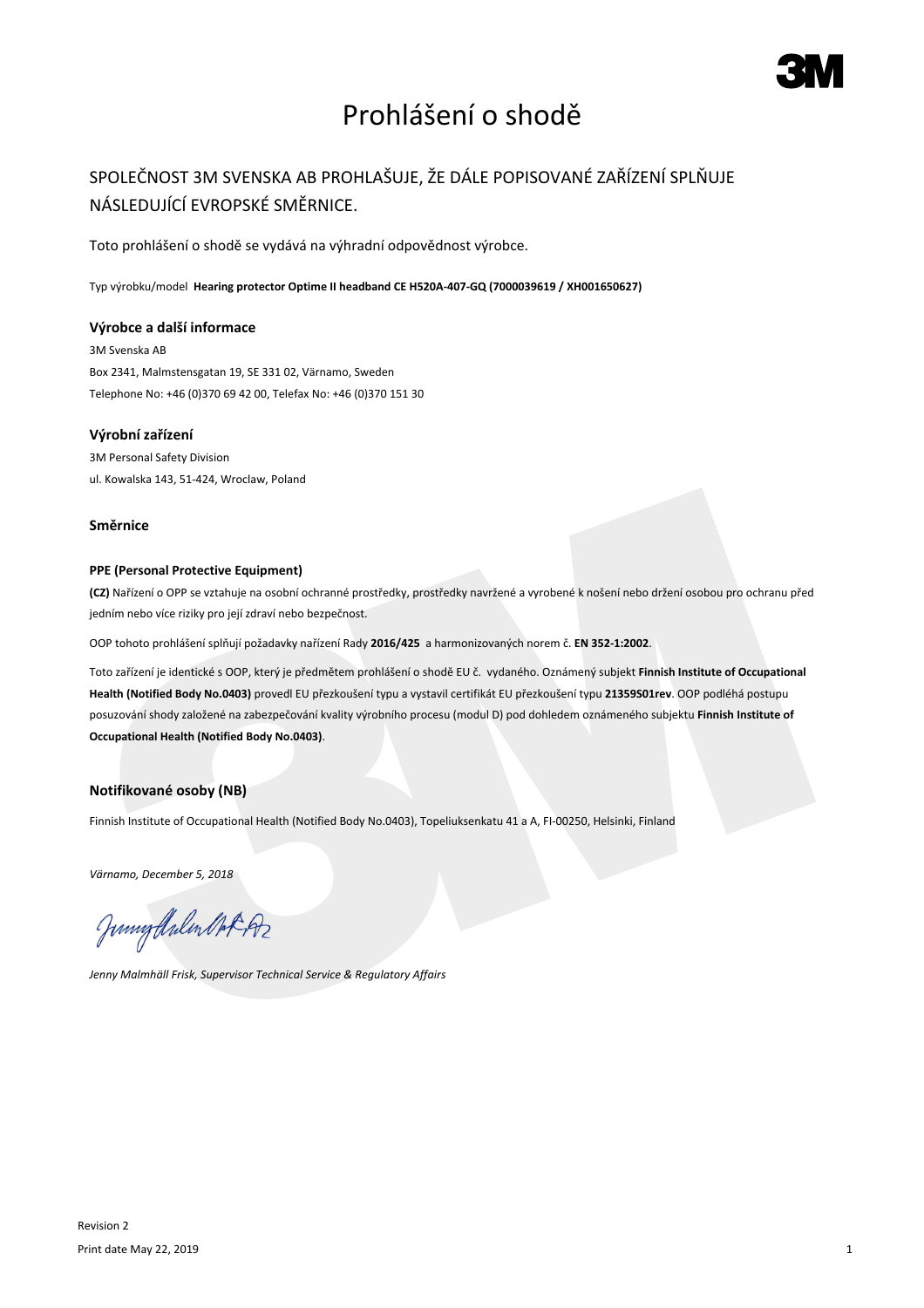

## Overensstemmelseserklæring

## 3M SVENSKA AB ERKLÆRER, AT NEDENSTÅENDE UDSTYR ER I OVERENSSTEMMELSE MED FØLGENDE EUROPADIREKTIVER.

Denne overensstemmelsesdeklaration er udstedt alene på producentens ansvar.

Produkttype/model **Hearing protector Optime II headband CE H520A-407-GQ (7000039619 / XH001650627)**

#### **Producent og yderligere information**

3M Svenska AB Box 2341, Malmstensgatan 19, SE 331 02, Värnamo, Sweden Telephone No: +46 (0)370 69 42 00, Telefax No: +46 (0)370 151 30

#### **Produktionsanlæg**

3M Personal Safety Division ul. Kowalska 143, 51-424, Wroclaw, Poland

#### **Direktiv(er)**

#### **PPE (Personal Protective Equipment)**

**(DK)** PPE-forordningen er gældende for personlige værnemidler, dvs. udstyr designet og fremstillet til benyttelse af personer mod en eller flere sundheds- eller sikkerhedsrisici for den pågældende.

PPE-forordningen er gældende for personlige værnemidler, dvs. udstyr designet og fremstillet til benyttelse af personer mod en eller flere sundheds- eller sikkerhedsrisici for den pågældende.

De personlige værnemidler i denne deklaration er i overensstemmelse med bestemmelserne i rådets forordning **2016/425** og harmoniserede standard(er) nr. **EN 352-1:2002**.

Dette udstyr er identisk med de personlige værnemidler der er omfattet af EU's overensstemmelsescertifikat nr. , udstedt af . Det notificerede organ, **Finnish Institute of Occupational Health (Notified Body No.0403)**, har foretaget EU-typeundersøgelsen og udstedt EUtypecertifikatet **21359S01rev**. PPE-forordningen er underlagt en procedure for vurdering af overensstemmelse baseret på sikring af kvalitet i produktionsprocessen (Modul D) under overvågning af det notificerede organ **Finnish Institute of Occupational Health (Notified Body No.0403)**.

#### **Notificerede organer**

Finnish Institute of Occupational Health (Notified Body No.0403), Topeliuksenkatu 41 a A, FI-00250, Helsinki, Finland

*Värnamo, December 5, 2018*

Juniof Arlen Mot 192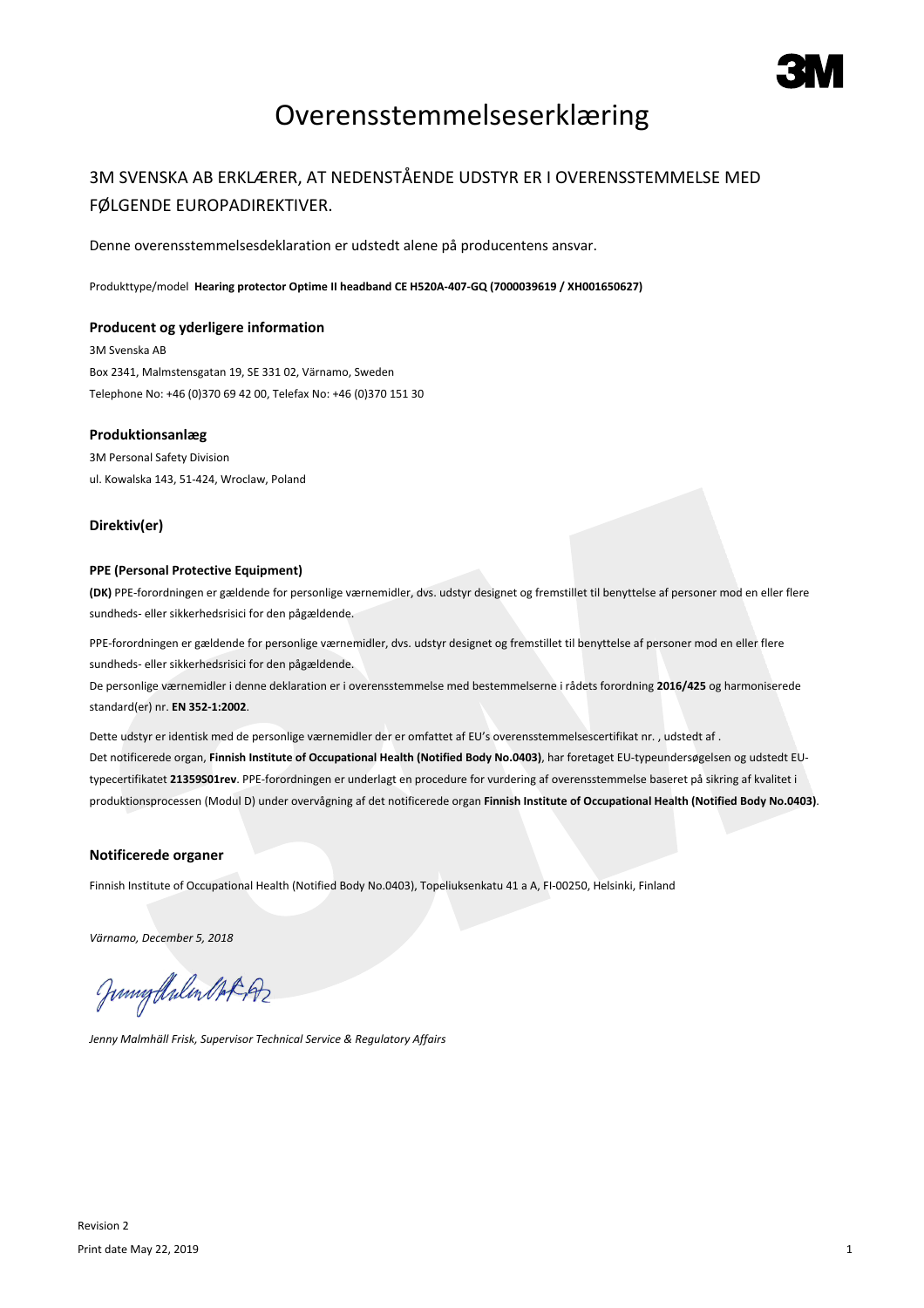## Vastavusdeklaratsioon

## 3M SVENSKA AB TEATAB, ET SIIN KIRJELDATUD TOODE VASTAB JÄRGMISTELE EUROOPA DIREKTIIVIDELE.

See vastavusdeklaratsioon on antud välja tootja ainuvastutusel.

Toote tüüp/mudel **Hearing protector Optime II headband CE H520A-407-GQ (7000039619 / XH001650627)**

#### **Tootja ja lisateave**

3M Svenska AB Box 2341, Malmstensgatan 19, SE 331 02, Värnamo, Sweden Telephone No: +46 (0)370 69 42 00, Telefax No: +46 (0)370 151 30

#### **Tootmisettevõte**

3M Personal Safety Division ul. Kowalska 143, 51-424, Wroclaw, Poland

### **Direktiiv(id)**

### **PPE (Personal Protective Equipment)**

**(EE)** Isikukaitsevahendite määrus kehtib isikukaitsevahenditele – vahenditele, mis on kujundatud ja toodetud nende kandja kaitsmiseks ühe või mitme tervise- või muu ohu eest.

Selle deklaratsiooni alla kuuluv isikukaitsevahend vastab Nõukogu määruse sätetele **2016/425** ja ühtlustatud standarditele nr **EN 352-1:2002**.

See seade on identne isikukaitsevahendiga, millele on andnud EL-i vastavussertifikaadi nr.

Teavitatud asutus **Finnish Institute of Occupational Health (Notified Body No.0403)** teostas ELi tüübikontrolli ja väljastas ELi tüübisertifikaadi **21359S01rev**. Isikukaitsevahendile rakendub vastavushindamise protseduur tootmisprotseduuri kvaliteedikontrolli põhjal (moodul D) teavitatud asutuse **Finnish Institute of Occupational Health (Notified Body No.0403)** järelevalve all.

#### **Teavitatud asutused**

Finnish Institute of Occupational Health (Notified Body No.0403), Topeliuksenkatu 41 a A, FI-00250, Helsinki, Finland

*Värnamo, December 5, 2018*

Junnytlalen Not Az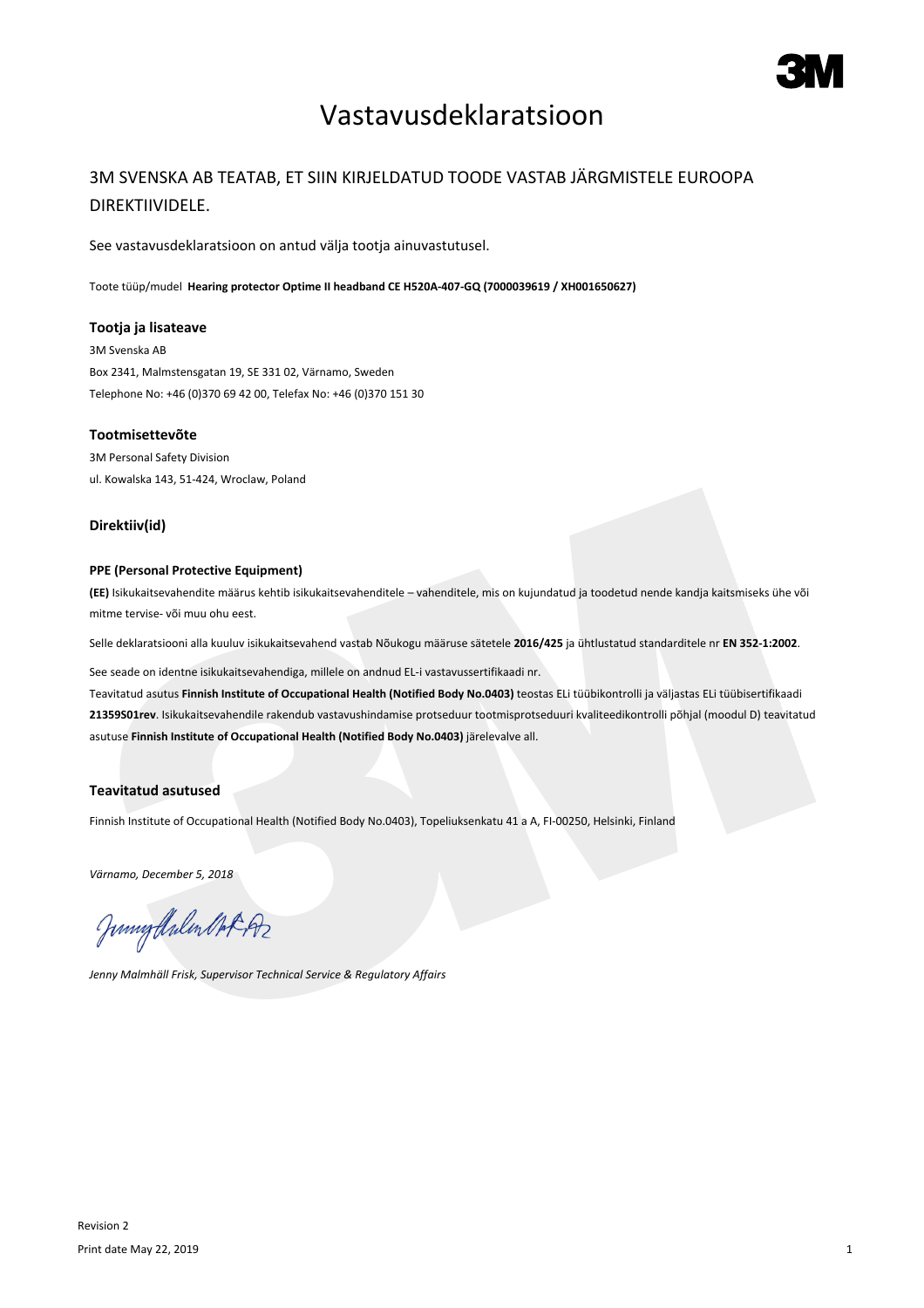

# Vaatimustenmukaisuusvakuutus

## 3M SVENSKA AB VAKUUTTAA, ETTÄ TÄSSÄ KUVATTU LAITE ON SEURAAVIEN EUROOPPALAISTEN DIREKTIIVIEN VAATIMUSTEN MUKAINEN.

Tämä vaatimustenmukaisuusvakuutus on annettu valmistajan yksinomaisella vastuulla.

Tuotteen/mallin tyyppi **Hearing protector Optime II headband CE H520A-407-GQ (7000039619 / XH001650627)**

#### **Valmistaja ja lisätiedot**

3M Svenska AB Box 2341, Malmstensgatan 19, SE 331 02, Värnamo, Sweden Telephone No: +46 (0)370 69 42 00, Telefax No: +46 (0)370 151 30

#### **Tuotantolaitos**

3M Personal Safety Division ul. Kowalska 143, 51-424, Wroclaw, Poland

### **Direktiivi(t)**

#### **PPE (Personal Protective Equipment)**

**(FI)** PPE-asetus koskee henkilönsuojainta, joka on suunniteltu ja valmistettu henkilön käytettäväksi tai pidettäväksi suojaamaan yhdeltä tai useammalta hänen terveyteensä tai turvallisuuteensa kohdistuvalta riskiltä.

Tämän vakuutuksen tarkoittama henkilönsuojain on Komission asetuksen **2016/425** ja harmonisoitujen standardien nro **EN 352-1:2002** määräysten mukainen.

Ilmoitettu laitos **Finnish Institute of Occupational Health (Notified Body No.0403)** on suorittanut EU-tyyppitarkastuksen ja myöntänyt EUtyyppikatsastustodistuksen **21359S01rev**. Henkilönsuojaimelle tehdään tuotantoprosessin laadunvarmistukseen perustuva vaatimustenmukaisuuden arviointi (Moduuli D) **Finnish Institute of Occupational Health (Notified Body No.0403)** valvonnassa.

### **Ilmoitetut laitokset**

Finnish Institute of Occupational Health (Notified Body No.0403), Topeliuksenkatu 41 a A, FI-00250, Helsinki, Finland

*Värnamo, December 5, 2018*

Junnytlalen Not Az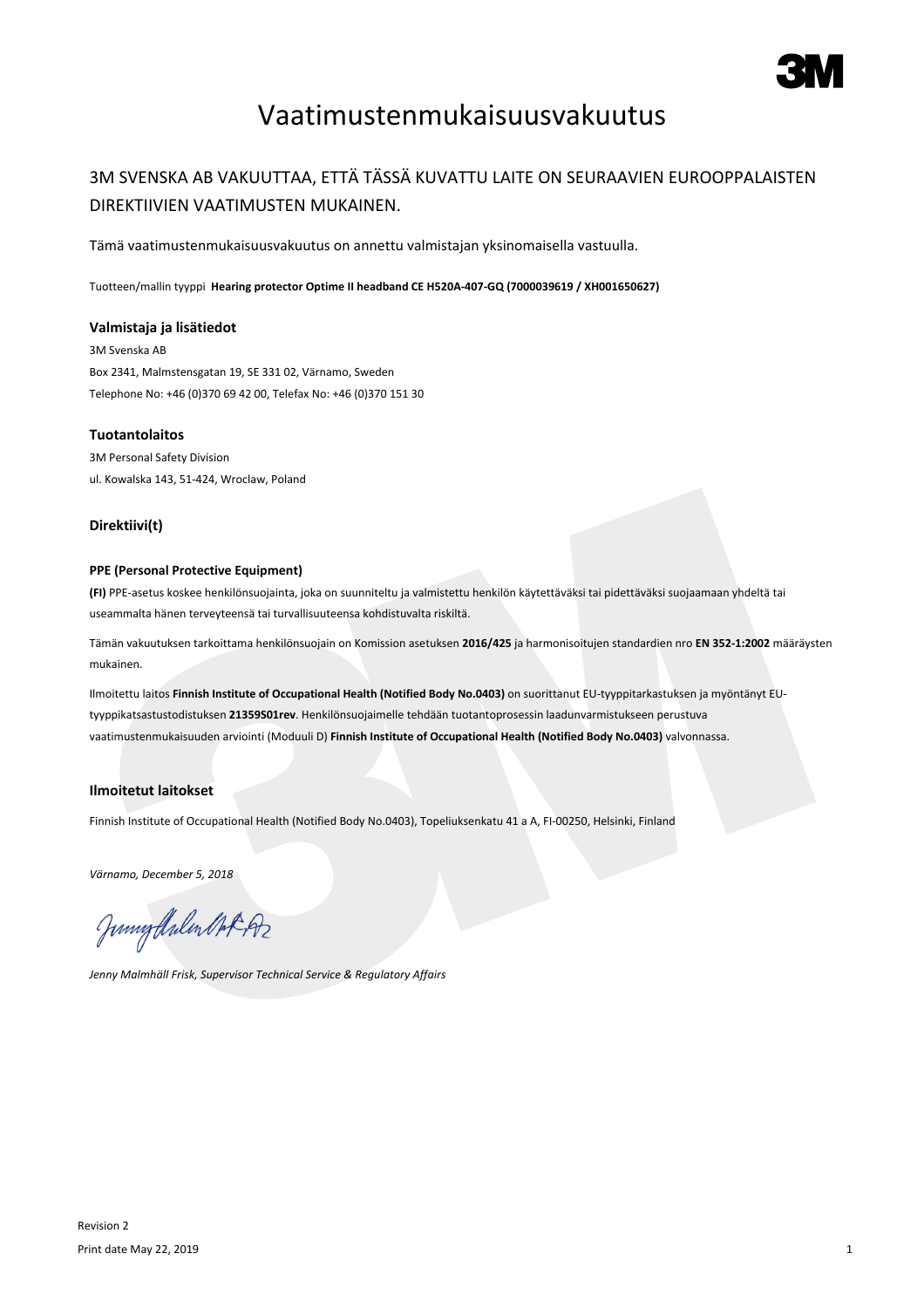

# Δήλωση συμμόρφωσης

## Η 3M SVENSKA AB ΔΗΛΩΝΕΙ ΟΤΙ Ο ΕΞΟΠΛΙΣΜΟΣ ΠΟΥ ΠΕΡΙΓΡΑΦΕΤΑΙ ΕΦΕΞΗΣ ΣΥΜΜΟΡΦΩΝΕΤΑΙ ΜΕ ΤΙΣ ΑΚΟΛΟΥΘΕΣ ΕΥΡΩΠΑΪΚΕΣ ΟΔΗΓΙΕΣ.

Η παρούσα δήλωση συμμόρφωσης εκδίδεται με αποκλειστική ευθύνη του κατασκευαστή.

Τύπος προϊόντος/μοντέλο **Hearing protector Optime II headband CE H520A-407-GQ (7000039619 / XH001650627)**

#### **Κατασκευαστής και πρόσθετες πληροφορίες**

3M Svenska AB Box 2341, Malmstensgatan 19, SE 331 02, Värnamo, Sweden Telephone No: +46 (0)370 69 42 00, Telefax No: +46 (0)370 151 30

#### **Εγκατάσταση παραγωγής**

3M Personal Safety Division ul. Kowalska 143, 51-424, Wroclaw, Poland

#### **Οδηγία(-ες)**

#### **PPE (Personal Protective Equipment)**

**(GR)** Ο κανονισμός ΜΑΠ ισχύει για μέσα ατομικής προστασίας, τα οποία σχεδιάστηκαν και κατασκευάστηκαν για να τα φορά ή να τα κρατά κάποιο άτομο για λόγους προστασίας από έναν ή περισσότερους κινδύνους που διατρέχει η υγεία ή η ασφάλειά του.

Τα ΜΑΠ της παρούσας δήλωσης συμμορφώνονται με τις διατάξεις του κανονισμού **2016/425** του Συμβουλίου και με το ή τα εναρµονισµένα πρότυπα Αριθ. **EN 352-1:2002**.

Ο παρών εξοπλισμός είναι ίδιος με τα ΜΑΠ που υπόκεινται στο πιστοποιητικό συμμόρφωσης ΕΕ Αριθ. **21359S01rev** που εκδόθηκε από το **Finnish Institute of Occupational Health (Notified Body No.0403)**.

Ο κοινοποημένος οργανισμός **Finnish Institute of Occupational Health (Notified Body No.0403)** προέβη σε μια εξέταση τύπου ΕΕ και εξέδωσε το πιστοποιητικό εξέτασης τύπου ΕΕ **21359S01rev**. Τα ΜΑΠ υποβάλλονται στη διαδικασία αξιολόγησης συμμόρφωσης με βάση τη διασφάλιση ποιότητας της παραγωγικής διαδικασίας (Ενότητα D) υπό την επιτήρηση του κοινοποιημένου οργανισμού **Finnish Institute of Occupational Health (Notified Body No.0403)**.

#### **Κοινοποιημένοι φορείς**

Finnish Institute of Occupational Health (Notified Body No.0403), Topeliuksenkatu 41 a A, FI-00250, Helsinki, Finland

*Värnamo, December 5, 2018*

Juniof Arlen Mot 192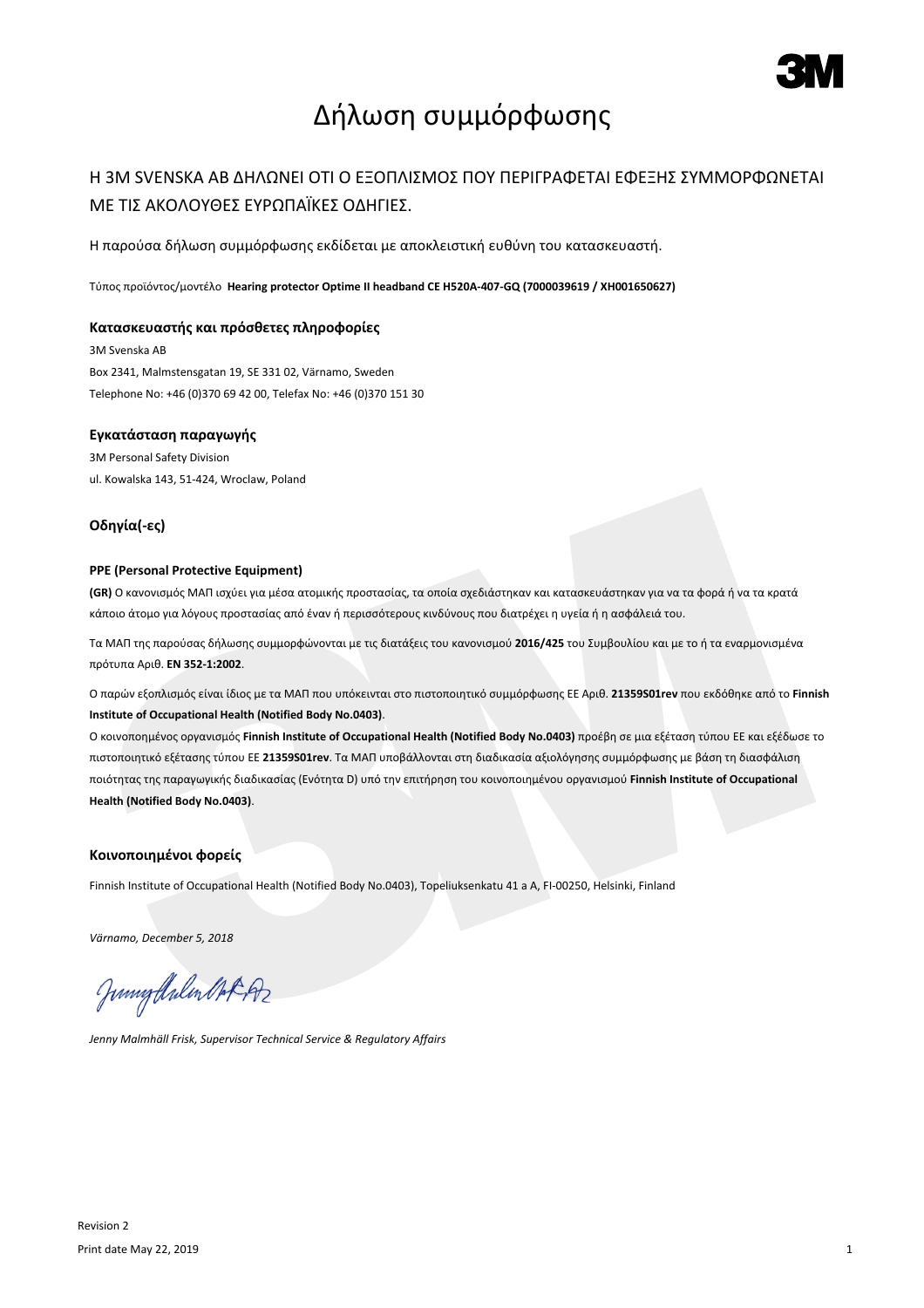

# Izjava o sukladnosti

## 3M SVENSKA AB IZJAVLJUJE DA JE OPREMA OPISANA DALJE U TEKSTU SUKLADNA SA SLJEDEĆIM EUROPSKIM DIREKTIVAMA.

Ova je izjava o sukladnosti izdana pod punom odgovornošću proizvođača.

Vrsta proizvoda/modela **Hearing protector Optime II headband CE H520A-407-GQ (7000039619 / XH001650627)**

#### **Proizvođač i dodatne informacije**

3M Svenska AB Box 2341, Malmstensgatan 19, SE 331 02, Värnamo, Sweden Telephone No: +46 (0)370 69 42 00, Telefax No: +46 (0)370 151 30

#### **Proizvodno postrojenje**

3M Personal Safety Division ul. Kowalska 143, 51-424, Wroclaw, Poland

#### **Direktive**

#### **PPE (Personal Protective Equipment)**

**(HR)** Uredba o osobnoj zaštitnoj opremi primjenjuje se na osobnu zaštitnu opremu, dizajniranu i proizvedenu da ju osobe nose ili drže za zaštitu od opasnosti zdravlja i sigurnosti te osobe.

PPE (Osobna zaštitna oprema) ove izjave sukladna je odredbama Vijeća **2016/425** i harmoniziranim normama br. **EN 352-1:2002**.

Ovlašteno certifikacijsko tijelo **Finnish Institute of Occupational Health (Notified Body No.0403)** izvršilo je EU ispitivanje tipa i izdalo potvrdu o EU ispitivanju tipa **21359S01rev**. PPE (Osobna zaštitna oprema) podložna je postupcima procjene sukladnosti na temelju osiguranja kvalitete postupka proizvodnje (modul D) pod nadzorom ovlaštenog certifikacijskog tijela **Finnish Institute of Occupational Health (Notified Body No.0403)**.

### **Ovlaštena certifikacijska tijela**

Finnish Institute of Occupational Health (Notified Body No.0403), Topeliuksenkatu 41 a A, FI-00250, Helsinki, Finland

*Värnamo, December 5, 2018*

Junigalulen Oct 192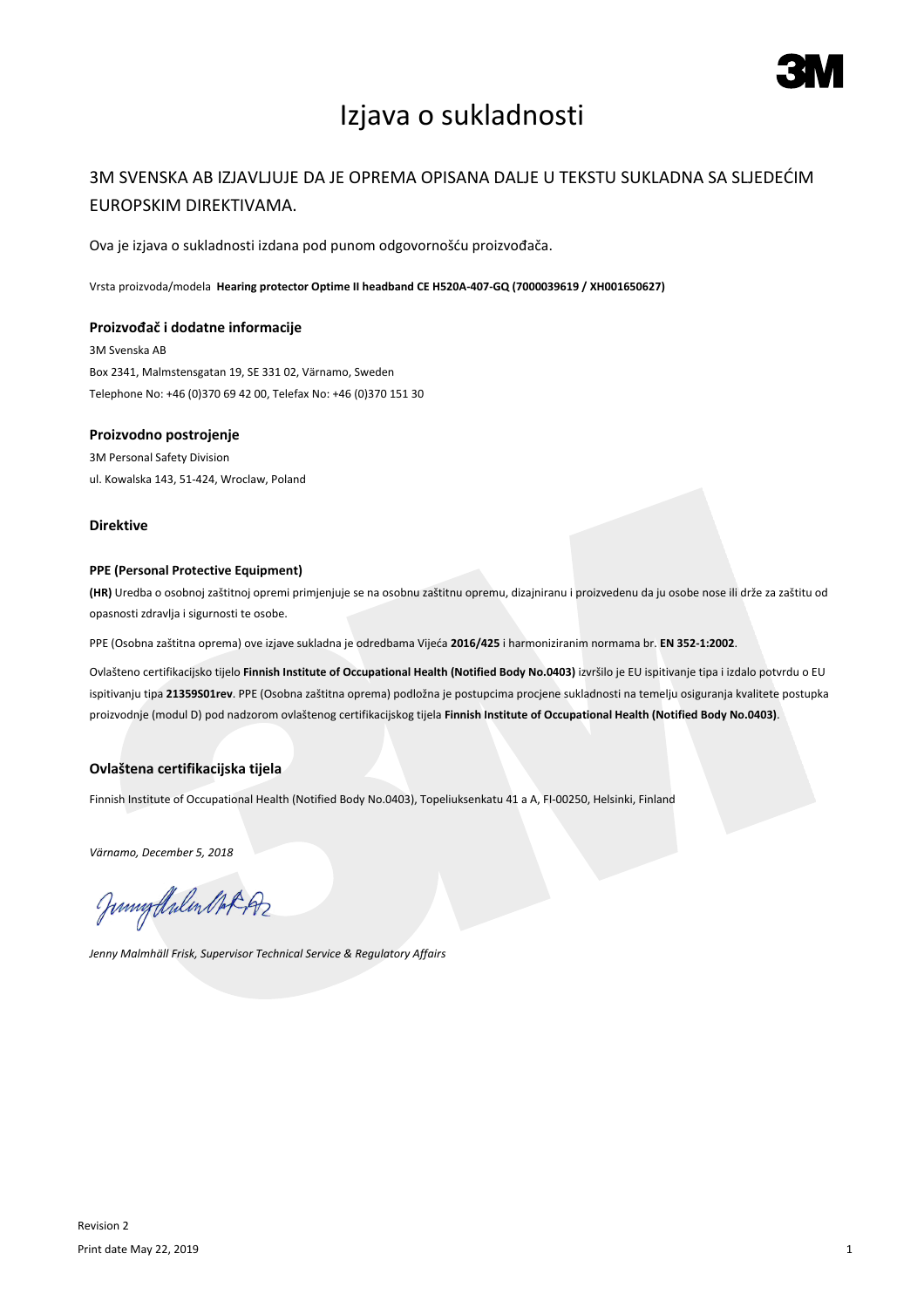

# Megfelelőségi nyilatkozat

## A 3M SVENSKA AB EZENNEL KIJELENTI, HOGY AZ ITT TÁRGYALT KÉSZÜLÉK TELJESÍTI AZ ALÁBBI EURÓPAI IRÁNYELVEK ELŐÍRÁSAIT.

A jelen megfelelőségi nyilatkozatot a gyártó saját kizárólagos felelősségére állította ki.

A termék/modell típusa **Hearing protector Optime II headband CE H520A-407-GQ (7000039619 / XH001650627)**

#### **Gyártó neve és egyéb adatai**

3M Svenska AB Box 2341, Malmstensgatan 19, SE 331 02, Värnamo, Sweden Telephone No: +46 (0)370 69 42 00, Telefax No: +46 (0)370 151 30

#### **Gyártóüzem**

3M Personal Safety Division ul. Kowalska 143, 51-424, Wroclaw, Poland

#### **Irányelvek**

#### **PPE (Personal Protective Equipment)**

**(HU)** A PPE rendelet témája a személyi védőfelszerelés, tehát minden olyan eszköz, amelyet úgy terveztek és gyártottak, hogy valamely személy – egy vagy több munkavédelmi veszély elleni védelemként – viselje vagy magánál tartsa.

A jelen nyilatkozatban szereplő személyi védőfelszerelések megfelelnek a **2016/425** sz. tanácsi rendeletnek, valamint az alábbi harmonizált szabványoknak: **EN 352-1:2002**.

A Finnish Institute of Occupational Health, vagyis **Finnish Institute of Occupational Health (Notified Body No.0403)** bejelentett szervezet az EUtípusvizsgálatot elvégezte, és **21359S01rev** számon EU típusvizsgálati tanúsítványt állatott ki. A személyi védőfelszereléseken a gyártás minőségbiztosítási folyamata keretében (D modul) megfelelőségi értékelést kell végezni a **Finnish Institute of Occupational Health (Notified Body No.0403)** bejelentett szervezet felügyelete alatt.

#### **Bejelentett szervezetek**

Finnish Institute of Occupational Health (Notified Body No.0403), Topeliuksenkatu 41 a A, FI-00250, Helsinki, Finland

*Värnamo, December 5, 2018*

Junigthalen Mot 192

*Jenny Malmhäll Frisk, Supervisor Technical Service & Regulatory Affairs*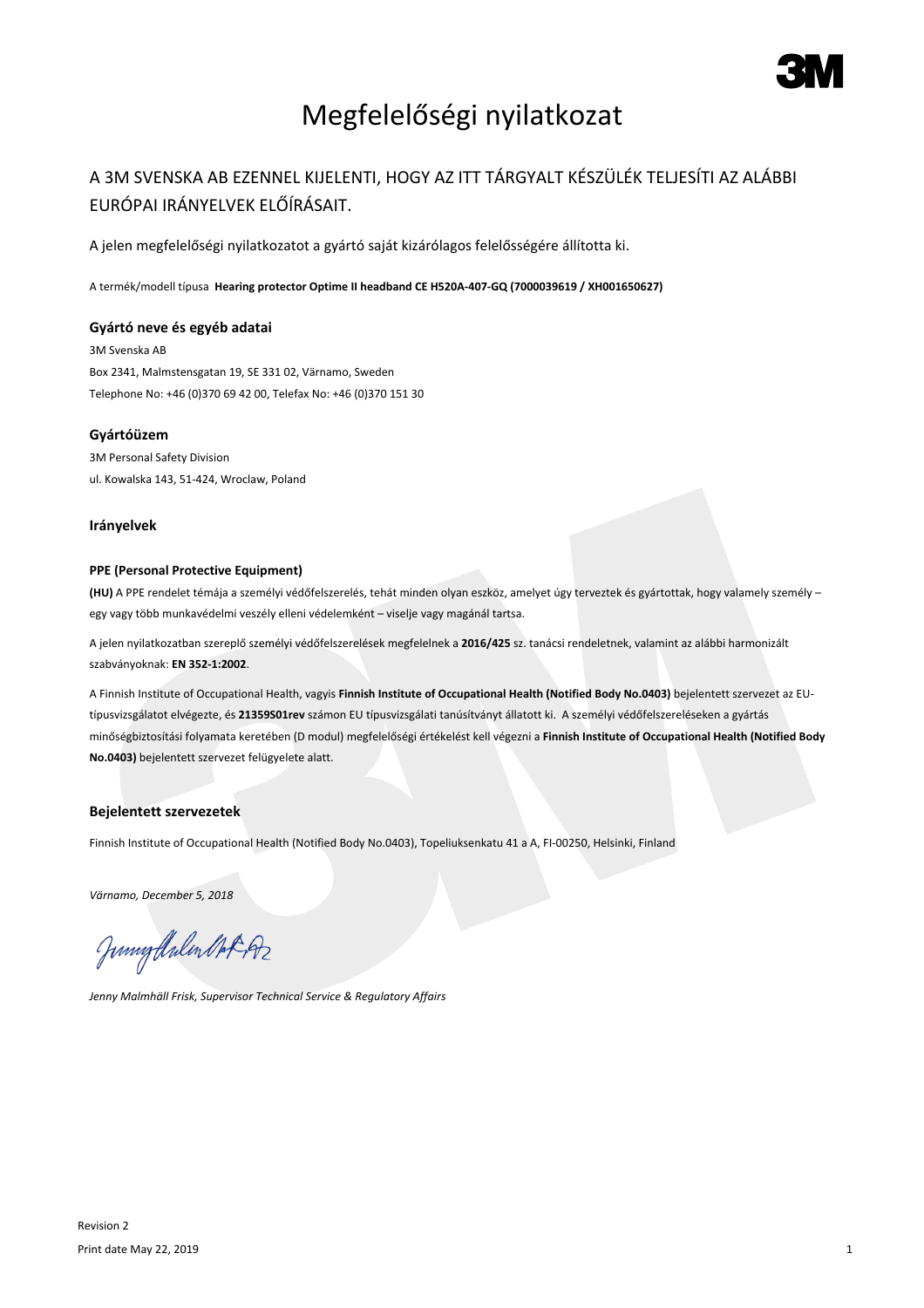

# Samræmisyfirlýsing

## 3M SVENSKA AB LÝSIR ÞVÍ YFIR AÐ TÆKNIBÚNAÐUR SÁ SEM LÝST ER HÉR AÐ NEÐAN ER Í SAMRÆMI VIÐ EFTIRFARANDI EVRÓPSKAR REGLUGERÐIR.

Samræmisyfirlýsing þessi er gefin út eingöngu á ábyrgð framleiðanda.

Tegund framleiðsluvöru/gerðar **Hearing protector Optime II headband CE H520A-407-GQ (7000039619 / XH001650627)**

#### **Framleiðandi og viðbótarupplýsingar**

3M Svenska AB Box 2341, Malmstensgatan 19, SE 331 02, Värnamo, Sweden Telephone No: +46 (0)370 69 42 00, Telefax No: +46 (0)370 151 30

### **Framleiðsluver**

3M Personal Safety Division ul. Kowalska 143, 51-424, Wroclaw, Poland

### **Tilskipun/tilskipanir**

#### **PPE (Personal Protective Equipment)**

**(IS)** PPE-reglugerðin nær til persónuhlífa, búnaðar sem hannaður er og framleiddur til þess að íklæðast eða bera mönnum til verndar gegn einni eða fleiri hættum fyrir heilbrigði eða öryggi viðkomandi.

Persónuhlífar samkvæmt þessari yfirlýsingu eru í samræmi við ákvæði reglugerðar ráðsins **2016/425** og samræmda staðla nr. **EN 352-1:2002**.

Vottunarstofnunin **Finnish Institute of Occupational Health (Notified Body No.0403)** vann ESB-gerðarkönnun og gaf út vottorð nr. **21359S01rev** um ESB-gerðarkönnun. Persónuhlífarnar skulu undirgangast samræmingarferlismat á grundvelli gæðatryggingar í framleiðsluferlinu (staðaleiningar D) undir eftirliti vottunarstofnunarinnar **Finnish Institute of Occupational Health (Notified Body No.0403)**.

### **Vottunarstofnanir**

Finnish Institute of Occupational Health (Notified Body No.0403), Topeliuksenkatu 41 a A, FI-00250, Helsinki, Finland

*Värnamo, December 5, 2018*

Junigalulen Oct 192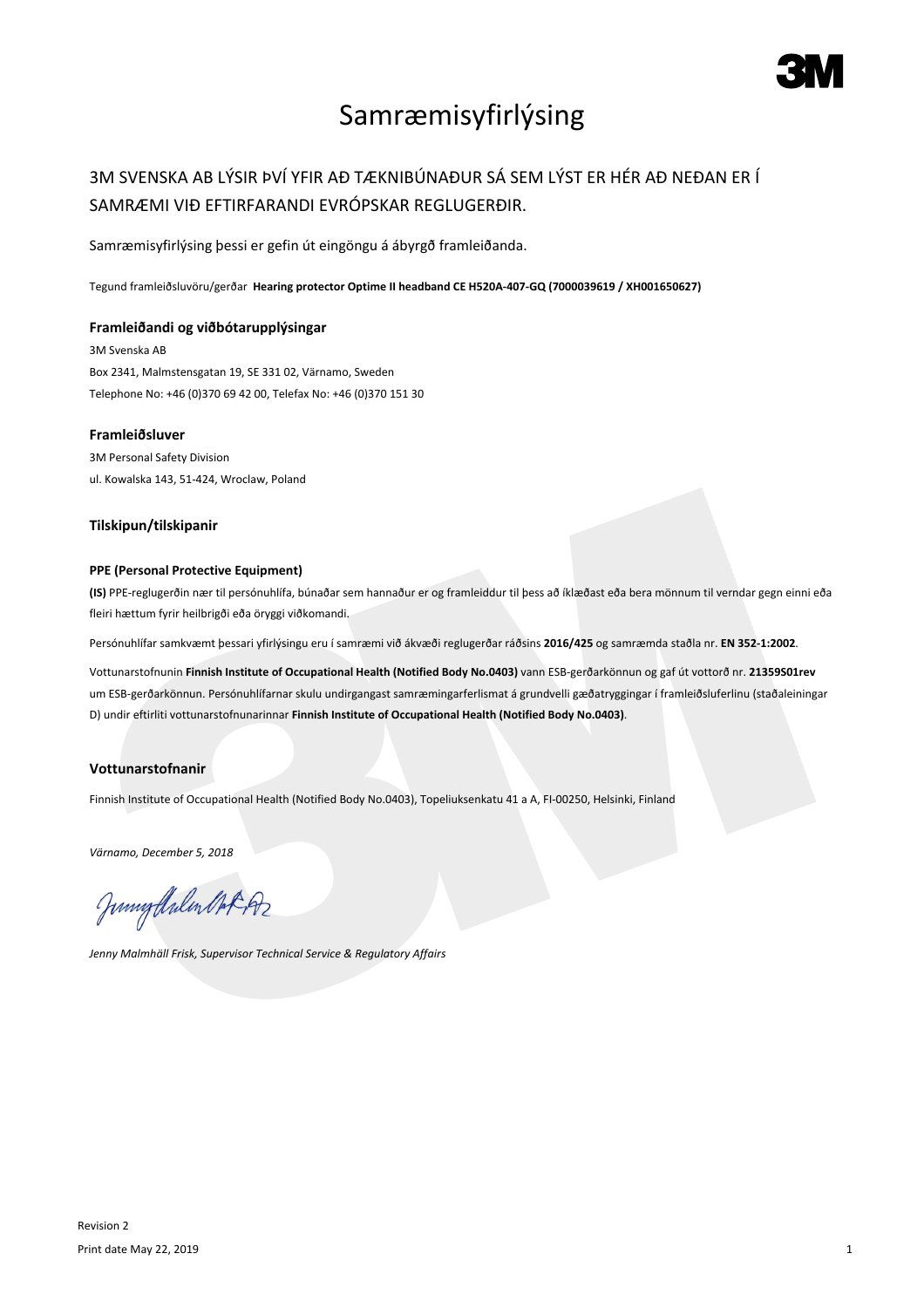

# Dichiarazione di Conformità

## 3M SVENSKA AB DICHIARA CHE L'APPARECCHIO DESCRITTO DI SEGUITO È CONFORME ALLE SEGUENTI DIRETTIVE EUROPEE.

La presente dichiarazione di conformità è rilasciata sotto la responsabilità esclusiva del produttore.

Tipo di prodotto/modello **Hearing protector Optime II headband CE H520A-407-GQ (7000039619 / XH001650627)**

#### **Produttore e informazioni aggiuntive**

3M Svenska AB Box 2341, Malmstensgatan 19, SE 331 02, Värnamo, Sweden Telephone No: +46 (0)370 69 42 00, Telefax No: +46 (0)370 151 30

#### **Stabilimento di produzione**

3M Personal Safety Division ul. Kowalska 143, 51-424, Wroclaw, Poland

#### **Direttiva(e)**

#### **PPE (Personal Protective Equipment)**

**(IT)** Il Regolamento DPI riguarda i dispositivi di protezione individuale, cioè i dispositivi progettati e fabbricati per essere indossati o tenuti da una persona per proteggersi da uno o più rischi per la sua salute o sicurezza.

Il DPI oggetto della presente dichiarazione è conforme alle disposizioni del Regolamento (UE) del Parlamento Europeo e del Consiglio n. **2016/425** e alle norme armonizzate **EN 352-1:2002**.

L'organismo notificato **Finnish Institute of Occupational Health (Notified Body No.0403)** ha effettuato un esame UE del tipo e rilasciato il certificato di esame UE del tipo **21359S01rev**. Il DPI è soggetto alla procedura di valutazione della conformità basata sulla garanzia di qualità del processo di produzione (Modulo D) sotto la sorveglianza dell'organismo notificato **Finnish Institute of Occupational Health (Notified Body No.0403)**.

### **Organismi notificati**

Finnish Institute of Occupational Health (Notified Body No.0403), Topeliuksenkatu 41 a A, FI-00250, Helsinki, Finland

*Värnamo, December 5, 2018*

Junigthalen Mot 192

*Jenny Malmhäll Frisk, Supervisor Technical Service & Regulatory Affairs*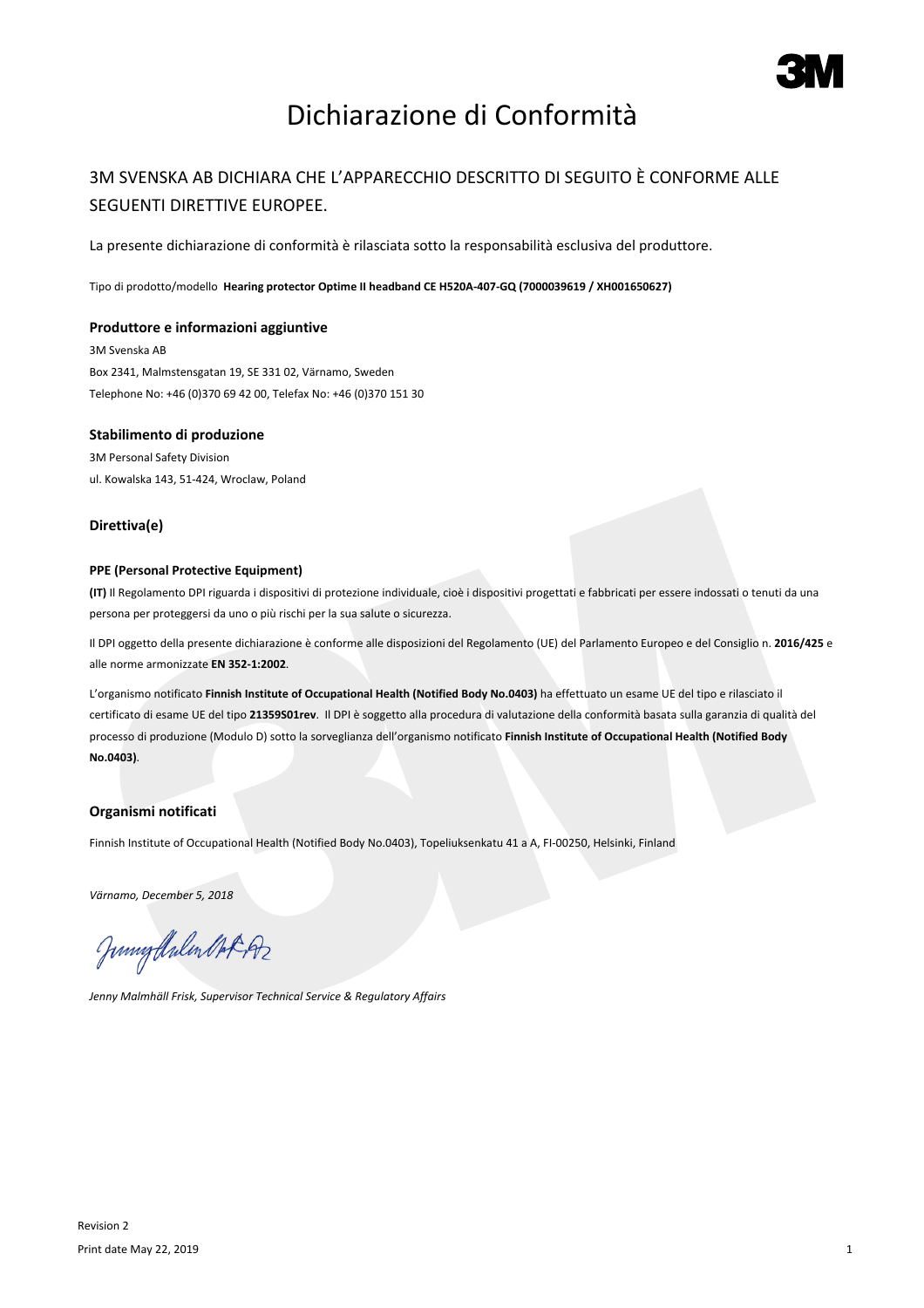

# Atitikties deklaracija

## "3M SVENSKA AB" PAREIŠKIA, KAD TOLIAU APRAŠYTA ĮRANGA ATITINKA NURODYTAS EUROPOS DIREKTYVAS.

Už šios atitikties deklaracijos išleidimą yra atsakingas tik gamintojas.

Gaminio/modelio tipas **Hearing protector Optime II headband CE H520A-407-GQ (7000039619 / XH001650627)**

#### **Gamintojas ir papildoma informacija**

3M Svenska AB Box 2341, Malmstensgatan 19, SE 331 02, Värnamo, Sweden Telephone No: +46 (0)370 69 42 00, Telefax No: +46 (0)370 151 30

#### **Gamykla**

3M Personal Safety Division ul. Kowalska 143, 51-424, Wroclaw, Poland

#### **Direktyva (-os)**

### **PPE (Personal Protective Equipment)**

**(LT)** AAP reglamentas taikomas asmeninės apsaugos priemonėms, priemonėms, suprojektuotoms ir pagamintoms jas dėvinčiam ar nešiojančiam asmeniui apsisaugoti nuo vieno ar kelių pavojų, kylančių to asmens sveikatai ir saugai.

Šios deklaracijos AAP atitinka Tarybos reglamento **2016/425** nuostatas ir darnųjį (-iuosius) standartą (-us) Nr. **EN 352-1:2002**.

Ši įranga yra identiška PPE, kuriai taikomas ES atitikties sertifikatas Nr. , išduotas. Paskelbtoji įstaiga **Finnish Institute of Occupational Health (Notified Body No.0403)** atliko ES tipo patikrinimą bei išdavė ES tipo patikrinimo sertifikatą **21359S01rev**. AAP taikoma atitikties įvertinimo procedūra, pagrįsta gamybos proceso kokybės užtikrinimu (D modulis), priežiūrą atliekant paskelbtajai įstaigai **Finnish Institute of Occupational Health (Notified Body No.0403)**.

#### **Paskelbtosios įstaigos**

Finnish Institute of Occupational Health (Notified Body No.0403), Topeliuksenkatu 41 a A, FI-00250, Helsinki, Finland

*Värnamo, December 5, 2018*

Junnytlalen Not Az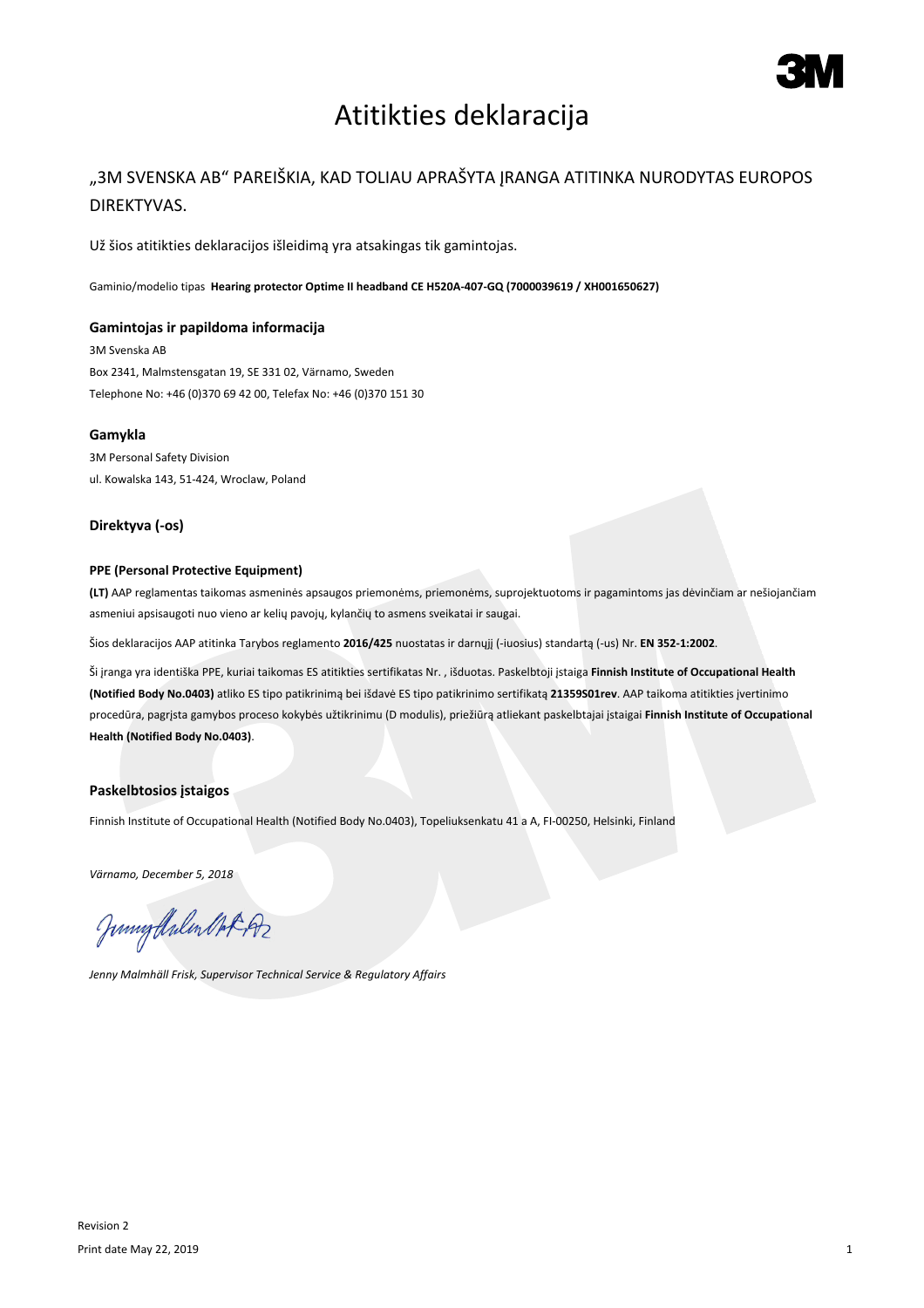

# Atbilstības deklarācija

## 3M SVENSKA AB APLIECINA, KA TURPMĀK APRAKSTĪTAIS APRĪKOJUMS ATBILST ŠEIT MINĒTO EIROPAS DIREKTĪVU PRASĪBĀM.

Par šo atbilstības deklarāciju ir atbildīgs tikai ražotājs.

Produkta/modeļa tips **Hearing protector Optime II headband CE H520A-407-GQ (7000039619 / XH001650627)**

#### **Ražotājs un papildu informācija**

3M Svenska AB Box 2341, Malmstensgatan 19, SE 331 02, Värnamo, Sweden Telephone No: +46 (0)370 69 42 00, Telefax No: +46 (0)370 151 30

#### **Ražotne**

3M Personal Safety Division ul. Kowalska 143, 51-424, Wroclaw, Poland

### **Direktīva(-s)**

#### **PPE (Personal Protective Equipment)**

**(LV)** IAL direktīva attiecas uz individuālajiem aizsardzības līdzekļiem.

Šajā deklarācijā noteiktie IAL atbilst Padomes Regulas Nr. **2016/425** un saskaņoto standartu Nr. EN **EN 352-1:2002** prasībām.

Pilnvarotā iestāde **Finnish Institute of Occupational Health (Notified Body No.0403)** ir veikusi ES tipa pārbaudi un izdevusi ES tipa pārbaudes sertifikātu **21359S01rev**. Uz individuālajiem aizsardzības līdzekļiem attiecas atbilstības novērtēšanas procedūra, balstoties uz ražošanas procesa kvalitātes nodrošināšanas procedūrām (D modulis) pilnvarotās iestādes **Finnish Institute of Occupational Health (Notified Body No.0403)** uzraudzībā..

### **Pilnvarotā iestāde**

Finnish Institute of Occupational Health (Notified Body No.0403), Topeliuksenkatu 41 a A, FI-00250, Helsinki, Finland

*Värnamo, December 5, 2018*

Junigalulen MAR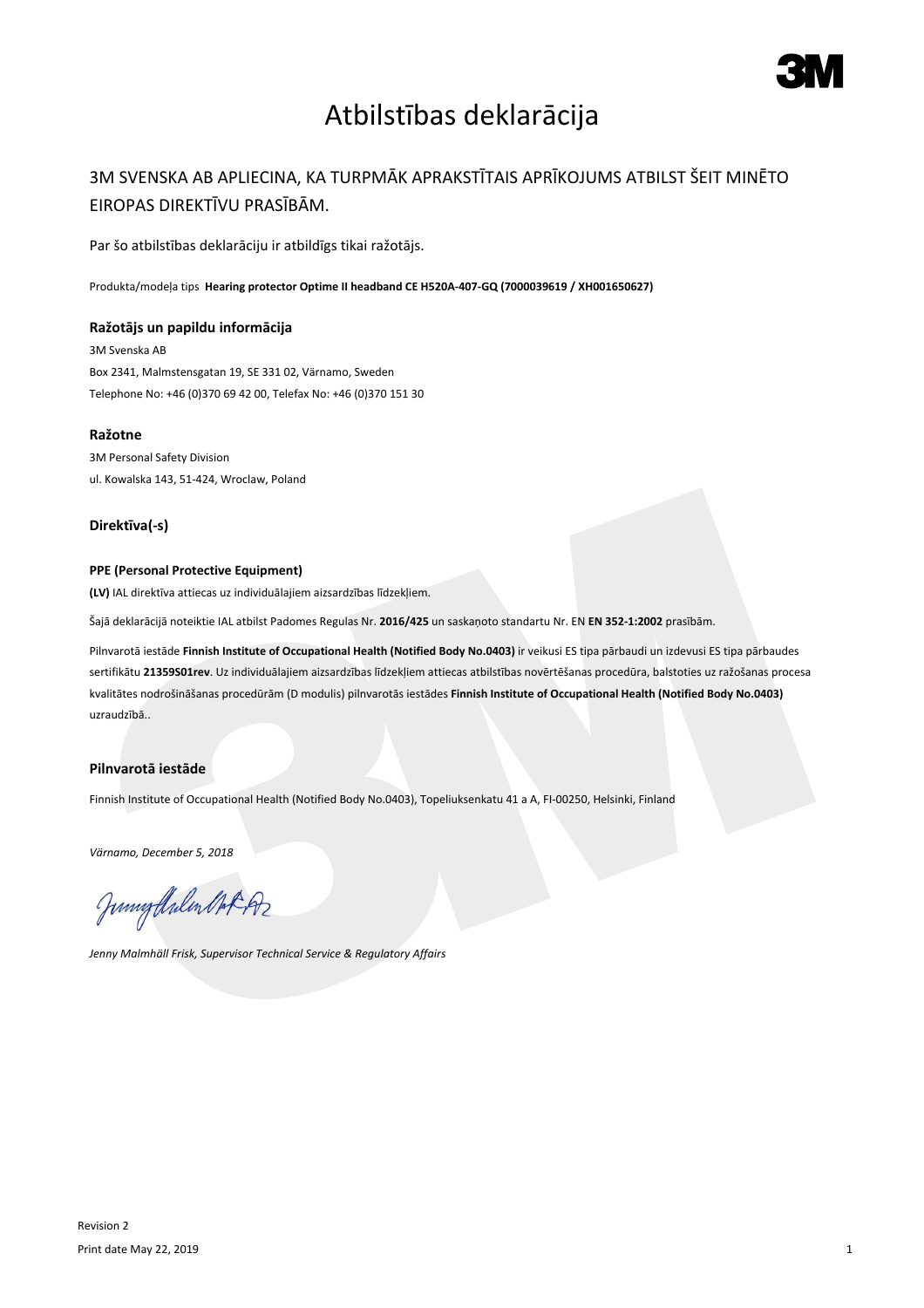

# Conformiteitsverklaring

## 3M SVENSKA AB VERKLAART DAT DE HIERNA BESCHREVEN APPARATUUR IN OVEREENSTEMMING IS MET DE VOLGENDE EUROPESE RICHTLIJNEN.

Deze conformiteitsverklaring wordt verstrekt onder volledige verantwoordelijkheid van de fabrikant.

Product/model **Hearing protector Optime II headband CE H520A-407-GQ (7000039619 / XH001650627)**

#### **Fabrikant en extra informatie**

3M Svenska AB Box 2341, Malmstensgatan 19, SE 331 02, Värnamo, Sweden Telephone No: +46 (0)370 69 42 00, Telefax No: +46 (0)370 151 30

### **Productiefaciliteit**

3M Personal Safety Division ul. Kowalska 143, 51-424, Wroclaw, Poland

### **Richtlijn(en)**

#### **PPE (Personal Protective Equipment)**

**(NL)** De PBM-verordening is van toepassing op persoonlijke beschermingsmiddelen, middelen die zijn ontwikkeld om te worden gedragen of vastgehouden door een persoon ter bescherming tegen één of meer risico's voor de gezondheid of veiligheid van die persoon.

Het PBM van deze verklaring stemt overeen met de bepalingen van verordening **2016/425** van de Raad en geharmoniseerde normen nr. **EN 352- 1:2002**.

**Finnish Institute of Occupational Health (Notified Body No.0403)** heeft het EU-typeonderzoek uitgevoerd en EU-typekeuringsverklaring nr. **21359S01rev** uitgegeven. Het PBM is onderhevig aan de conformiteitsbeoordeling die is gebaseerd op de kwaliteitsbewaking van het productieproces (Module D) onder toezicht van **Finnish Institute of Occupational Health (Notified Body No.0403)**.

#### **Aangemelde instanties**

Finnish Institute of Occupational Health (Notified Body No.0403), Topeliuksenkatu 41 a A, FI-00250, Helsinki, Finland

*Värnamo, December 5, 2018*

Junnytlalen Not Az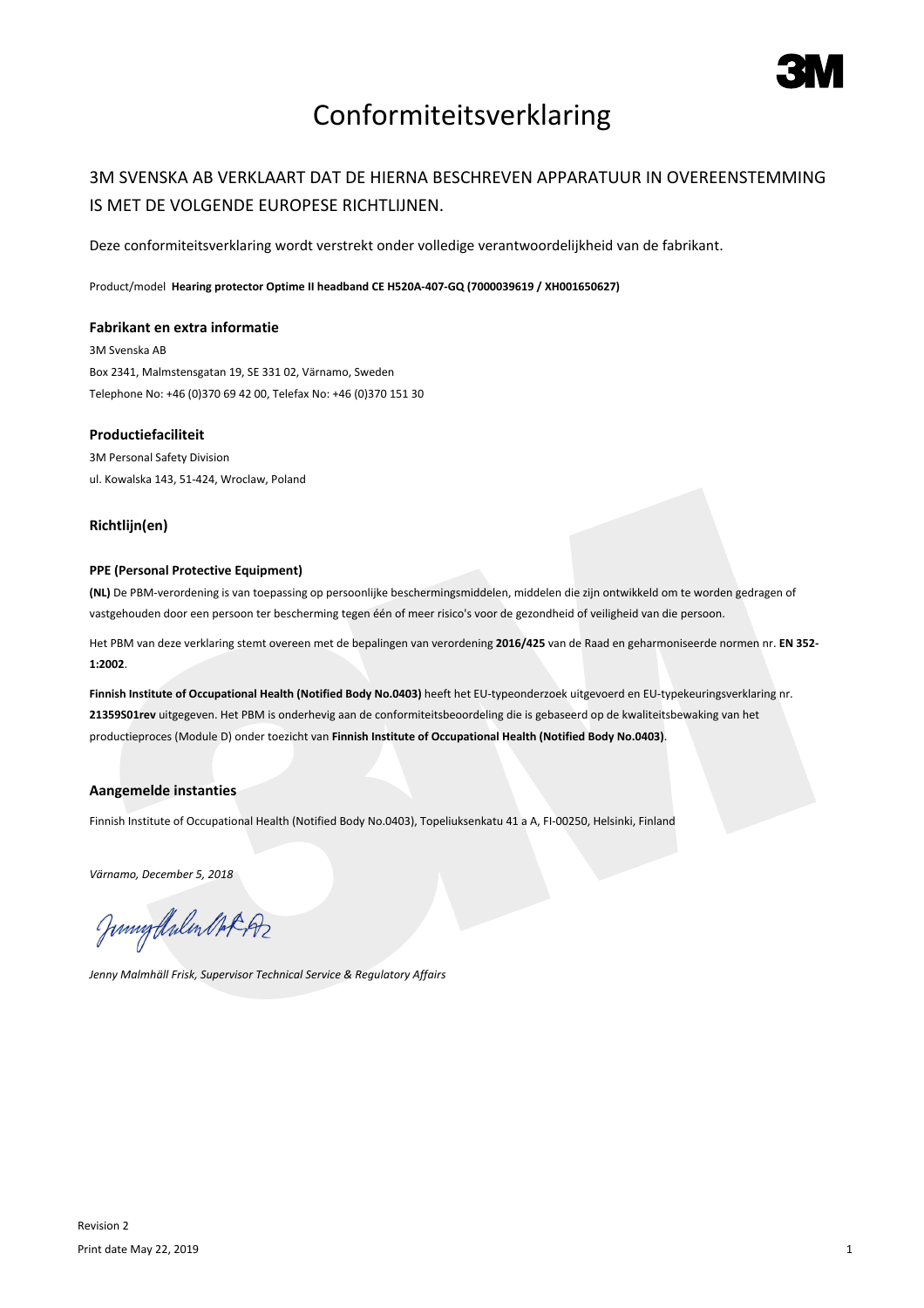

## Samsvarserklæring

## 3M SVENSKA AB ERKLÆRER AT UTSTYRET SOM BESKRIVES HER, ER I SAMSVAR MED FØLGENDE EUROPEISKE DIREKTIVER.

Denne samsvarserklæringen er utstedt på produsentens eneansvar.

Produkt-/modelltype **Hearing protector Optime II headband CE H520A-407-GQ (7000039619 / XH001650627)**

#### **Produsent og ytterligere informasjon**

3M Svenska AB Box 2341, Malmstensgatan 19, SE 331 02, Värnamo, Sweden Telephone No: +46 (0)370 69 42 00, Telefax No: +46 (0)370 151 30

#### **Produksjonsanlegg**

3M Personal Safety Division ul. Kowalska 143, 51-424, Wroclaw, Poland

### **Direktiv(er)**

#### **PPE (Personal Protective Equipment)**

**(NO)** PPE-forordningen gjelder for personlig verneutstyr, utstyr som er designet og produsert for bruk av en person som beskyttelse mot en eller flere risikoer som kan true denne personens helse og sikkerhet.

Henvisningen til PPE-forordningen i denne erklæringen er i samsvar med bestemmelsene i rådsforordning **2016/425** og de harmoniserte standardene nr.**EN 352-1:2002**.

Det bemyndigede organet **Finnish Institute of Occupational Health (Notified Body No.0403)** har utført EU-typekontroll og utstedt EU-typesertifikat **21359S01rev**. PPE-forordningen krever en prosedyre for samsvarsvurdering basert på kvalitetssikring av produksjonsprosessen (modul D) under kontroll av det bemyndigede organet **Finnish Institute of Occupational Health (Notified Body No.0403)**.

### **Bemyndigede organer**

Finnish Institute of Occupational Health (Notified Body No.0403), Topeliuksenkatu 41 a A, FI-00250, Helsinki, Finland

*Värnamo, December 5, 2018*

Junnytlalen Not Az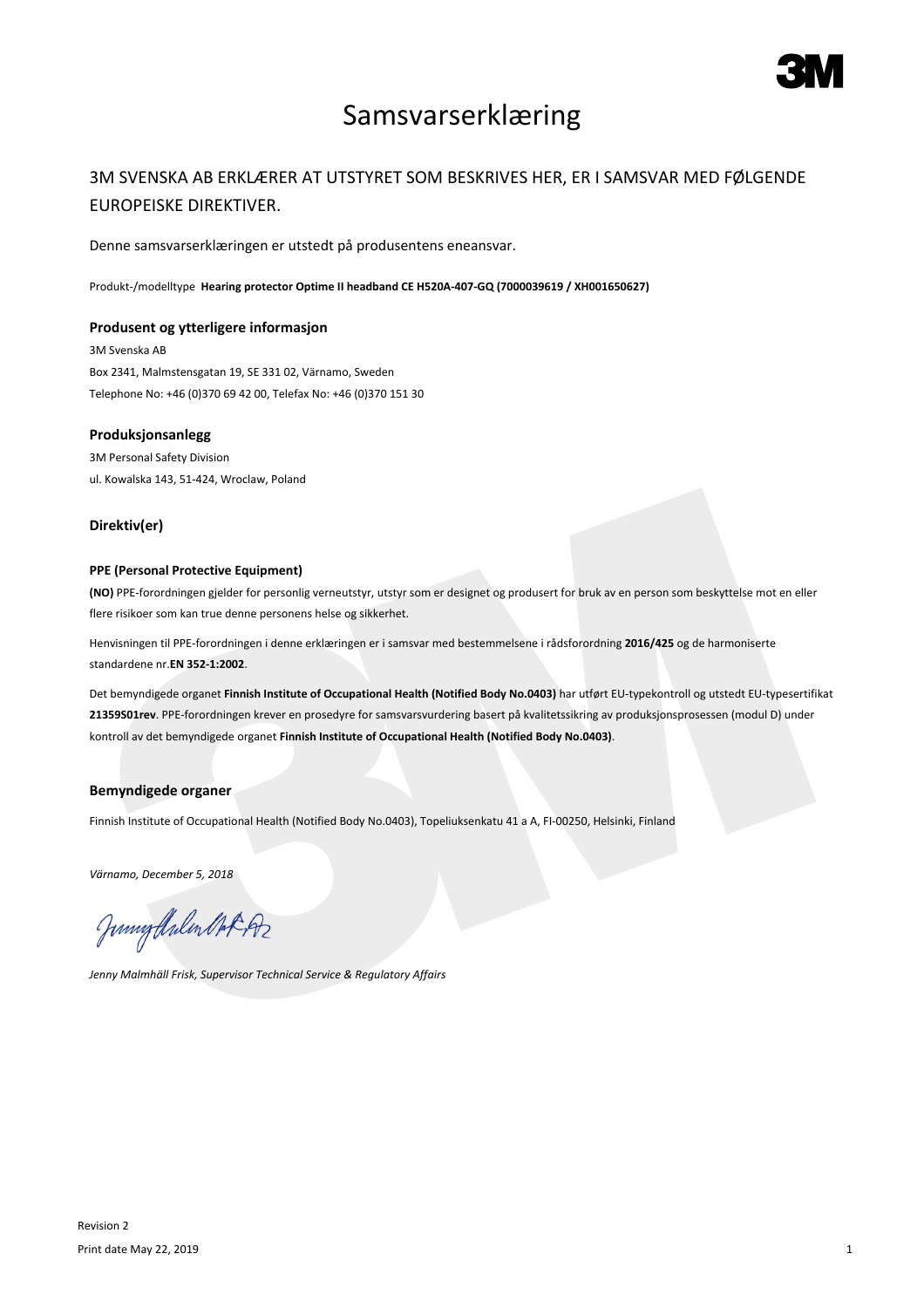

# Deklaracja zgodności

## 3M SVENSKA AB OŚWIADCZA, ŻE OPISANE PONIŻEJ URZĄDZENIA SĄ ZGODNE Z NASTĘPUJĄCYMI DYREKTYWAMI EUROPEJSKIMI.

Niniejsza deklaracja zgodności została wydana na wyłączną odpowiedzialność producenta.

Rodzaj produktu/model **Hearing protector Optime II headband CE H520A-407-GQ (7000039619 / XH001650627)**

#### **Producent oraz dodatkowe informacje**

3M Svenska AB Box 2341, Malmstensgatan 19, SE 331 02, Värnamo, Sweden Telephone No: +46 (0)370 69 42 00, Telefax No: +46 (0)370 151 30

#### **Zakład produkcyjny**

3M Personal Safety Division ul. Kowalska 143, 51-424, Wroclaw, Poland

#### **Dyrektywa(y)**

#### **PPE (Personal Protective Equipment)**

**(PL)** Rozporządzenie w sprawie środków ochrony indywidualnej stosuje się do sprzętu ochrony osobistej, sprzętu zaprojektowanego i wyprodukowanego do noszenia lub trzymania przez osobę w celu zabezpieczenia przed jednym lub wieloma zagrożeniami dla zdrowia lub bezpieczeństwa tej osoby.

ŚOI opisane w niniejszej deklaracji są zgodne z postanowieniami rozporządzenia Rady **2016/425** i norm zharmonizowanych nr **EN 352-1:2002**.

Niniejszy sprzęt jest identyczny ze środkami ochrony osobistej będącymi przedmiotem Certyfikatu Zgodności UE nr **21359S01rev** wydanego przez **Finnish Institute of Occupational Health (Notified Body No.0403)**. ŚOI podlegają procedurze oceny zgodności opartej na zapewnieniu jakości procesu produkcyjnego (moduł D) pod nadzorem jednostki notyfikowanej **Finnish Institute of Occupational Health (Notified Body No.0403)**.

### **Jednostki notyfikowane**

Finnish Institute of Occupational Health (Notified Body No.0403), Topeliuksenkatu 41 a A, FI-00250, Helsinki, Finland

*Värnamo, December 5, 2018*

Junnytlalen Not Az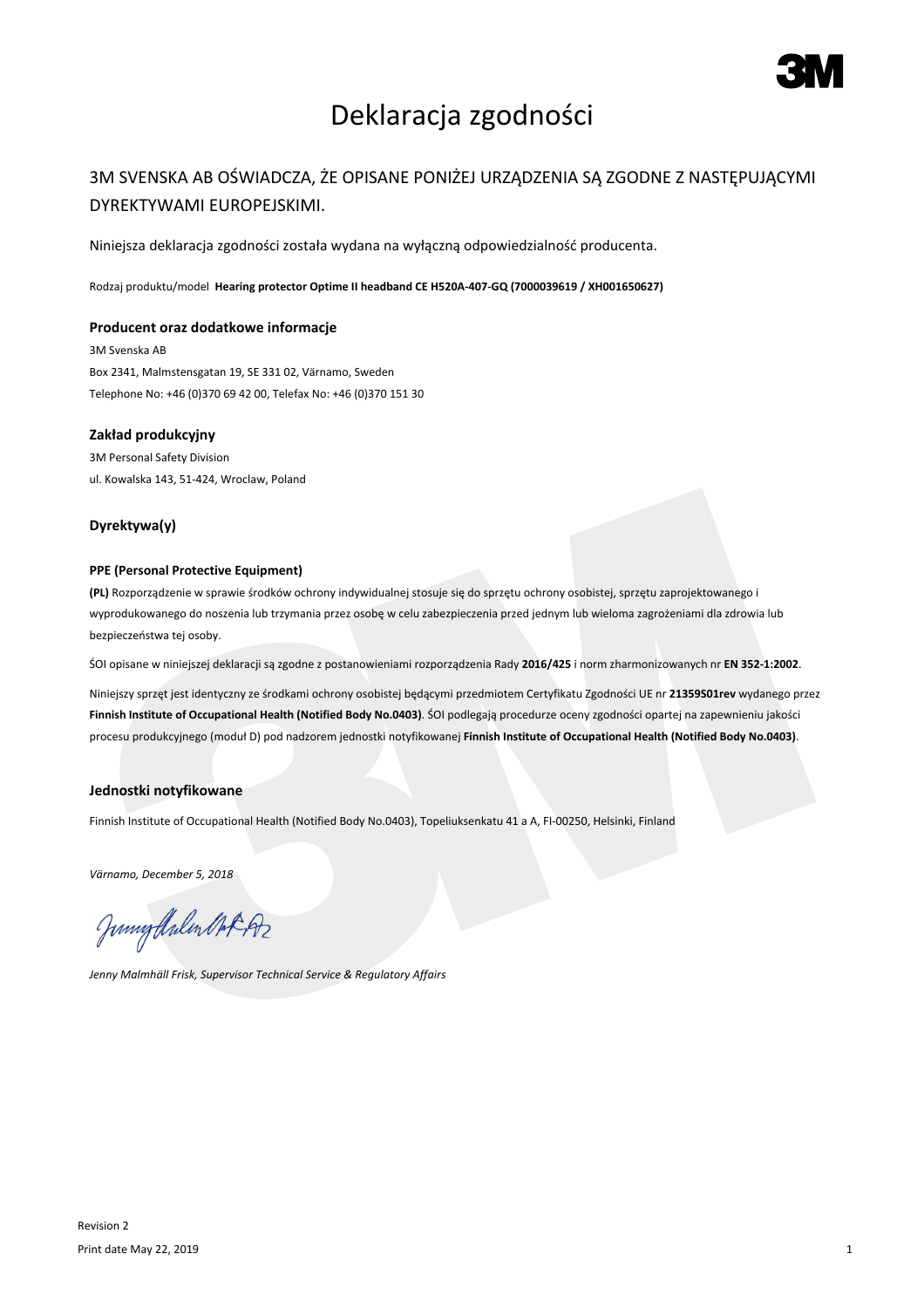

# Declaração de conformidade

## A 3M SVENSKA AB DECLARA QUE O EQUIPAMENTO DESCRITO ABAIXO ESTÁ EM CONFORMIDADE COM AS SEGUINTES DIRETIVAS EUROPEIAS.

Esta declaração de conformidade é emitida sob responsabilidade total do fabricante.

Tipo de produto/modelo **Hearing protector Optime II headband CE H520A-407-GQ (7000039619 / XH001650627)**

#### **Fabricante e dados adicionais**

3M Svenska AB Box 2341, Malmstensgatan 19, SE 331 02, Värnamo, Sweden Telephone No: +46 (0)370 69 42 00, Telefax No: +46 (0)370 151 30

#### **Locais de produção**

3M Personal Safety Division ul. Kowalska 143, 51-424, Wroclaw, Poland

#### **Diretiva(s)**

#### **PPE (Personal Protective Equipment)**

**(PT)** O regulamento de EPI aplica-se a equipamento de proteção individual, ou seja, equipamento concebido e fabricado para ser vestido ou usado por uma pessoa para proteção contra um ou mais riscos à saúde e segurança dessa pessoa.

O EPI a que se refere esta declaração está em conformidade com as provisões do regulamento do Concelho **2016/425** e norma(s) harmonizada(s) NE **EN 352-1:2002**.

O organismo notificado **Finnish Institute of Occupational Health (Notified Body No.0403)** efetuou a examinação de tipo UE e emitiu o certificado de examinação de tipo **21359S01rev**. O EPI está sujeito a procedimentos de avaliação de conformidade, baseados na garantia de qualidade do processo de produção (módulo D), que é monitorizado pelo **Finnish Institute of Occupational Health (Notified Body No.0403)**.

#### **Organismos notificados**

Finnish Institute of Occupational Health (Notified Body No.0403), Topeliuksenkatu 41 a A, FI-00250, Helsinki, Finland

*Värnamo, December 5, 2018*

Junnytlalen Not Az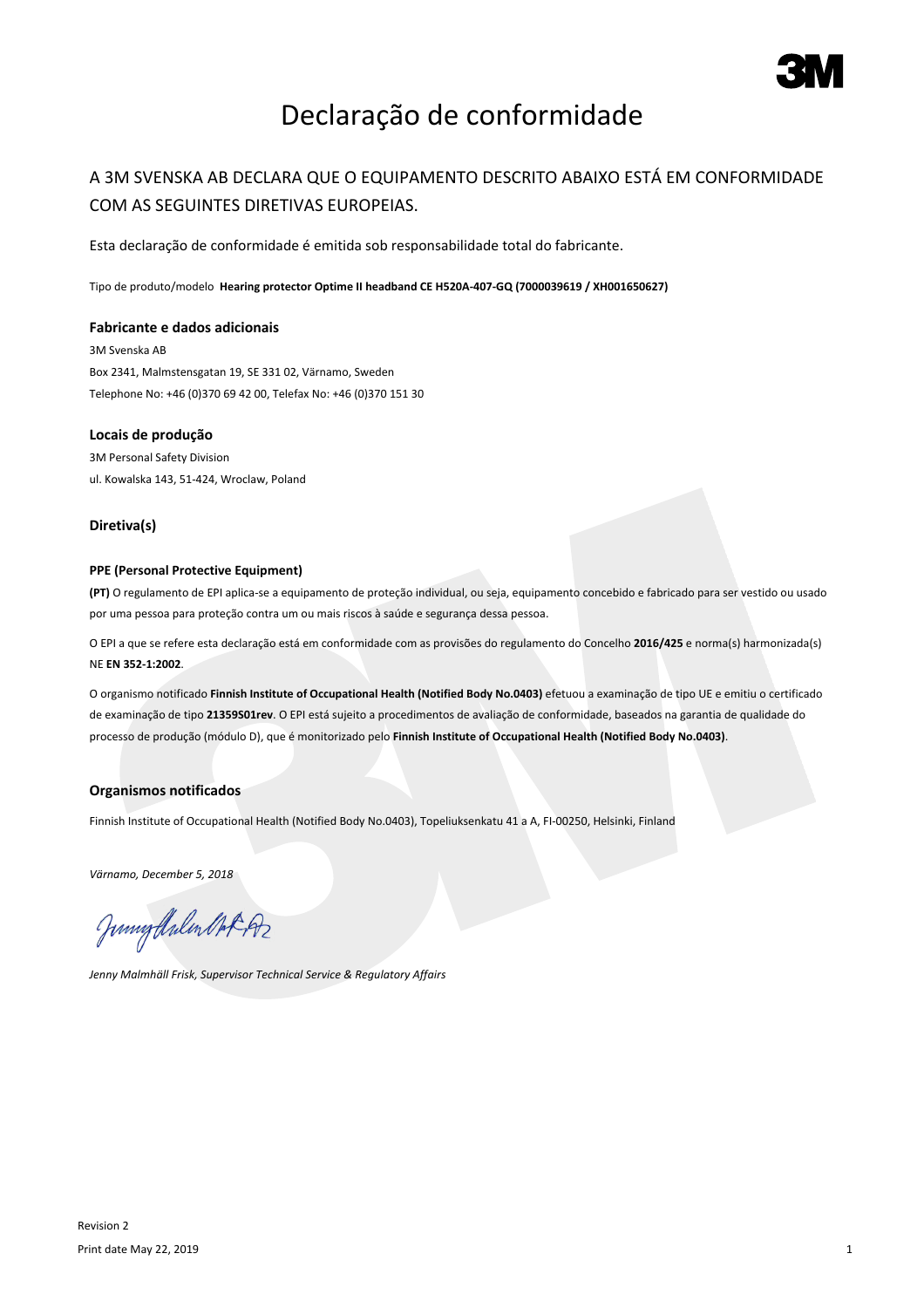

# Declaraţie de conformitate

## 3M SVENSKA AB DECLARĂ CĂ ECHIPAMENTUL DESCRIS ÎN CONTINUARE ESTE CONFORM CU URMĂTOARELE DIRECTIVE EUROPENE.

Producătorul este singurul responsabil pentru emiterea acestei declarații de conformitate.

Tip de produs/model **Hearing protector Optime II headband CE H520A-407-GQ (7000039619 / XH001650627)**

#### **Producător şi informaţii suplimentare**

3M Svenska AB Box 2341, Malmstensgatan 19, SE 331 02, Värnamo, Sweden Telephone No: +46 (0)370 69 42 00, Telefax No: +46 (0)370 151 30

#### **Unitatea de producţie**

3M Personal Safety Division ul. Kowalska 143, 51-424, Wroclaw, Poland

#### **Directive**

#### **PPE (Personal Protective Equipment)**

**(RO)** Regulamentul privind EIP se aplică echipamentelor individuale de protecţie, echipamente proiectate şi fabricate pentru a fi purtate sau ţinute de o persoană ca protecţie împotriva unuia sau mai multor riscuri asupra sănătăţii sau siguranţei acelei persoane.

EIP din această declaraţie se conformează prevederilor Regulamentului Consiliului **2016/425** şi standardelor armonizate Nr. **EN 352-1:2002**.

Organismul notificat **Finnish Institute of Occupational Health (Notified Body No.0403)** a efectuat examinarea tip UE şi a eliberat certificatul de examinare tip UE **21359S01rev**. EIP se supune procedurii de evaluare a conformităţii pe baza asigurării calităţii procesului de producţie (modulul D), sub supravegherea organismului notificat **Finnish Institute of Occupational Health (Notified Body No.0403)**.

### **Organismele notificate**

Finnish Institute of Occupational Health (Notified Body No.0403), Topeliuksenkatu 41 a A, FI-00250, Helsinki, Finland

*Värnamo, December 5, 2018*

Junigalulen Oct 192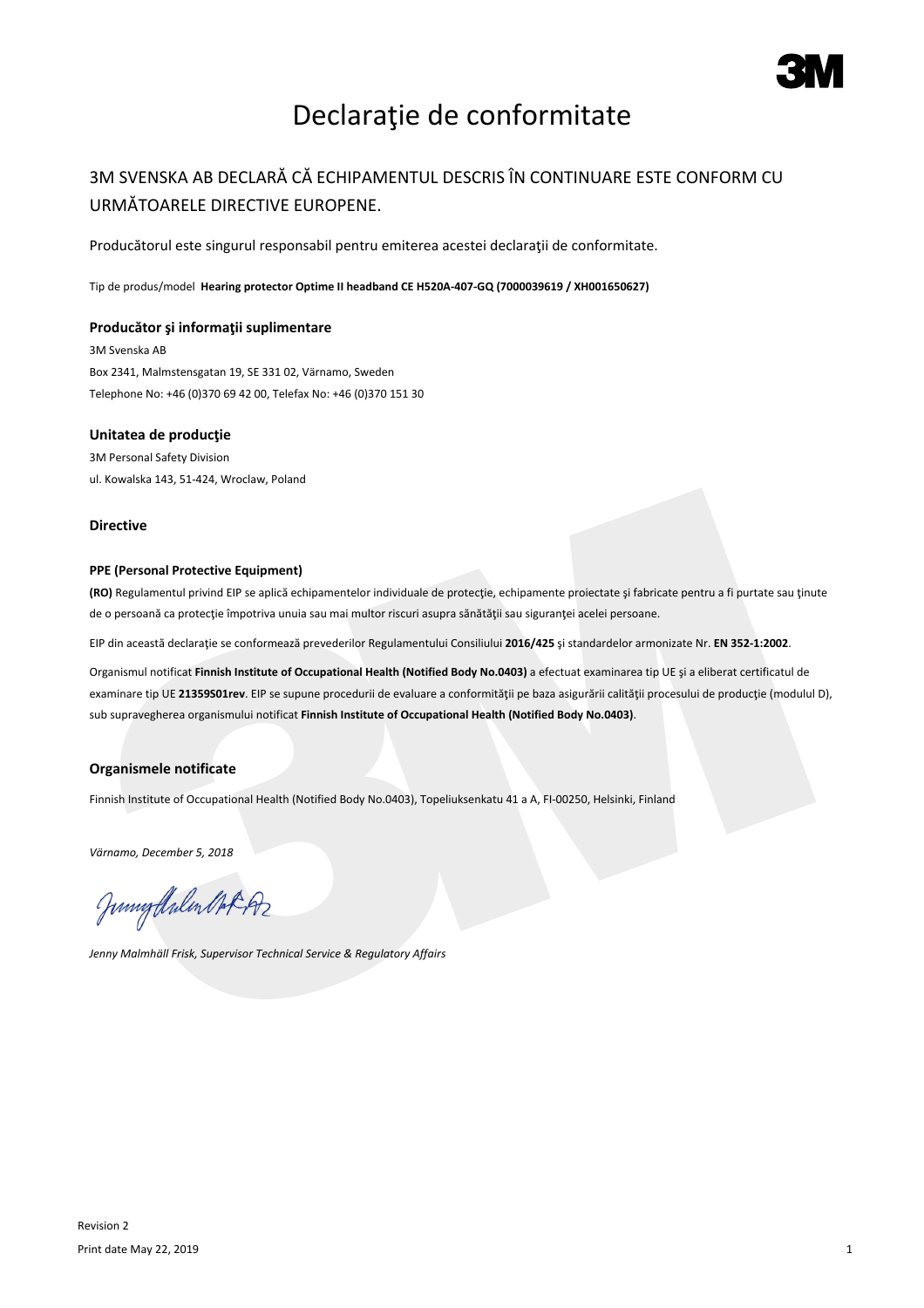

# Izjava o usklađenosti

## 3M SVENSKA AB IZJAVLJUJE DA JE OPREMA OPISANA U OVOM DOKUMENTU USKLAĐENA SA SLEDEĆIM EVROPSKIM DIREKTIVAMA.

Ova izjava o usklađenosti je izdata pod punom odgovornošću proizvođača.

Tip proizvoda/model **Hearing protector Optime II headband CE H520A-407-GQ (7000039619 / XH001650627)**

#### **Informacije o proizvođaču i dodatne informacije**

3M Svenska AB Box 2341, Malmstensgatan 19, SE 331 02, Värnamo, Sweden Telephone No: +46 (0)370 69 42 00, Telefax No: +46 (0)370 151 30

#### **Proizvodni pogon**

3M Personal Safety Division ul. Kowalska 143, 51-424, Wroclaw, Poland

#### **Direktive**

#### **PPE (Personal Protective Equipment)**

**(RS)** Propisi o ličnoj zaštitnoj opremi odnose se na ličnu zaštitnu opremu, opremu dizajniranu i proizvedenu da je osoba nosi ili drži za zaštitu od jednog ili više rizika po zdravlje ili bezbednost te osobe.

Lična zaštitna oprema ove izjave je u skladu sa odredbama Saveta **2016/425** i harmonizovanim standardima br. **EN 352-1:2002**.

Ovlašćeno telo **Finnish Institute of Occupational Health (Notified Body No.0403)** je obavilo EU ispitivanje tipa i izdalo EU sertifikat ispitivanja tipa **21359S01rev**. Lična zaštitna oprema podleže proceduri procene usklađenosti na osnovu garancije kvaliteta procesa proizvodnje (Modul D) pod nadzorom ovlašćenog tela **Finnish Institute of Occupational Health (Notified Body No.0403)**.

### **Ovlašćena tela**

Finnish Institute of Occupational Health (Notified Body No.0403), Topeliuksenkatu 41 a A, FI-00250, Helsinki, Finland

*Värnamo, December 5, 2018*

Junigalulen MAR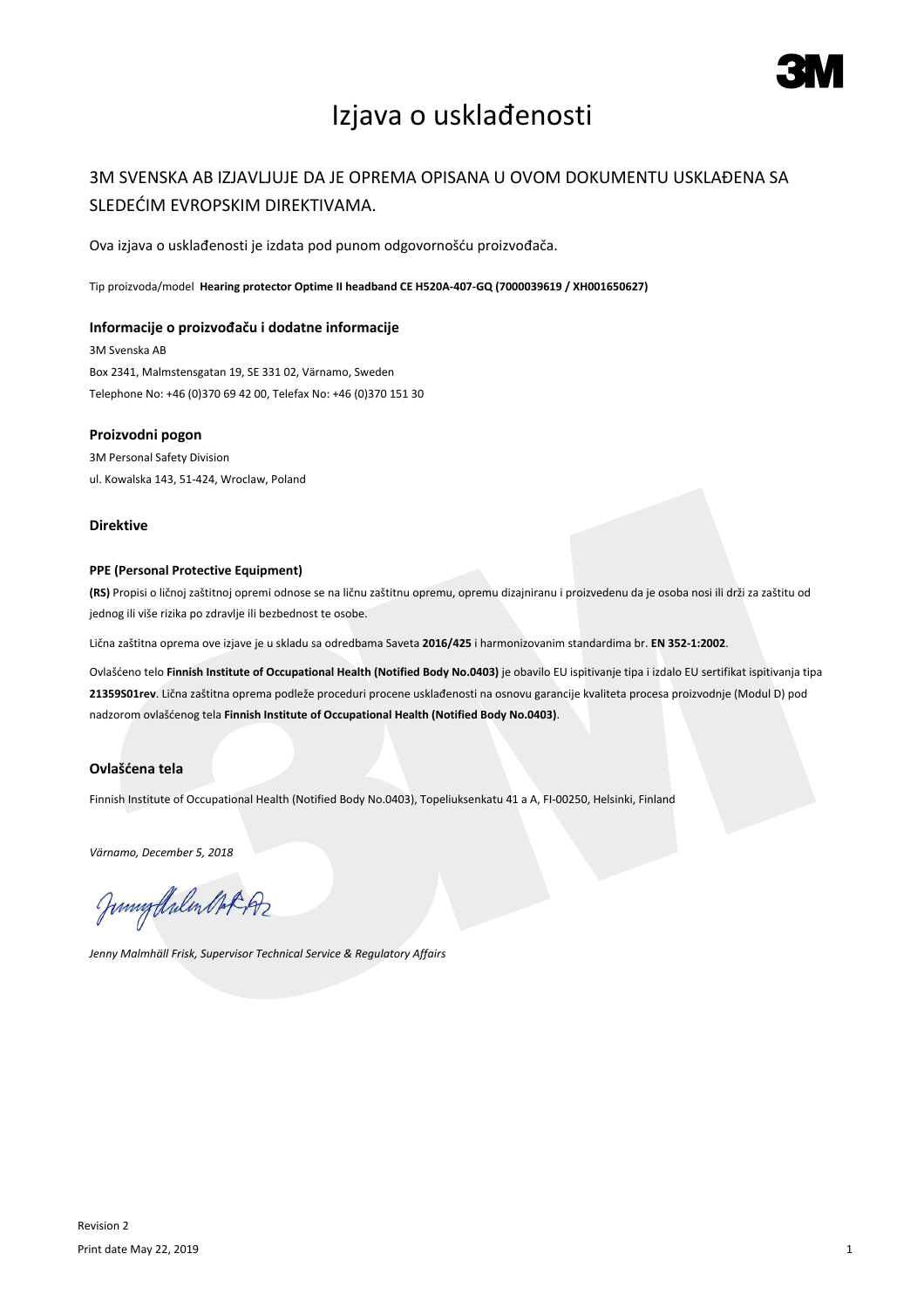

## Декларация соответствия

## КОМПАНИЯ 3M SVENSKA AB ЗАЯВЛЯЕТ, ЧТО УКАЗАННОЕ НИЖЕ ОБОРУДОВАНИЕ СООТВЕТСТВУЕТ ТРЕБОВАНИЯМИ ПРИВЕДЕННЫХ В НАСТОЯЩЕМ ДОКУМЕНТЕ ДИРЕКТИВ ЕС.

Исключительную ответственность за содержание настоящей декларации несет производитель.

Тип и модель изделия **Hearing protector Optime II headband CE H520A-407-GQ (7000039619 / XH001650627)**

#### **Информация о производителе**

3M Svenska AB Box 2341, Malmstensgatan 19, SE 331 02, Värnamo, Sweden Telephone No: +46 (0)370 69 42 00, Telefax No: +46 (0)370 151 30

#### **Производственный объект**

3M Personal Safety Division ul. Kowalska 143, 51-424, Wroclaw, Poland

#### **Директивы**

#### **PPE (Personal Protective Equipment)**

**(RU)** Регламент Совета ЕС о средствах индивидуальной защиты касается носимых изделий, предназначенных для защиты от одного или нескольких вредных воздействий.

Настоящее средство индивидуальной защиты соответствует требованиям регламента Совета **2016/425** и согласованных стандартов **EN 352- 1:2002**.

Настоящее оборудование идентично таковому, получившему сертификат соответствия ЕС № **21359S01rev** в **Finnish Institute of Occupational Health (Notified Body No.0403)**.

Нотифицированный орган **Finnish Institute of Occupational Health (Notified Body No.0403)** выполнил испытания настоящего изделия в соответствии с действующими в ЕС протоколами. По результатам указанным органом был выпущен сертификат ЕС о прохождении испытаний **21359S01rev**. Помимо этого, данное средство индивидуальной защиты прошло процедуру оценки его соответствия требованиям перечисленных выше нормативных документов. Оценка производилась под контролем **Finnish Institute of Occupational Health (Notified Body No.0403)** исходя из сведений о действующей на производстве системе контроля качества (модуль D).

#### **Нотифицированные органы**

Finnish Institute of Occupational Health (Notified Body No.0403), Topeliuksenkatu 41 a A, FI-00250, Helsinki, Finland

*Värnamo, December 5, 2018*

Junnythulen Not Az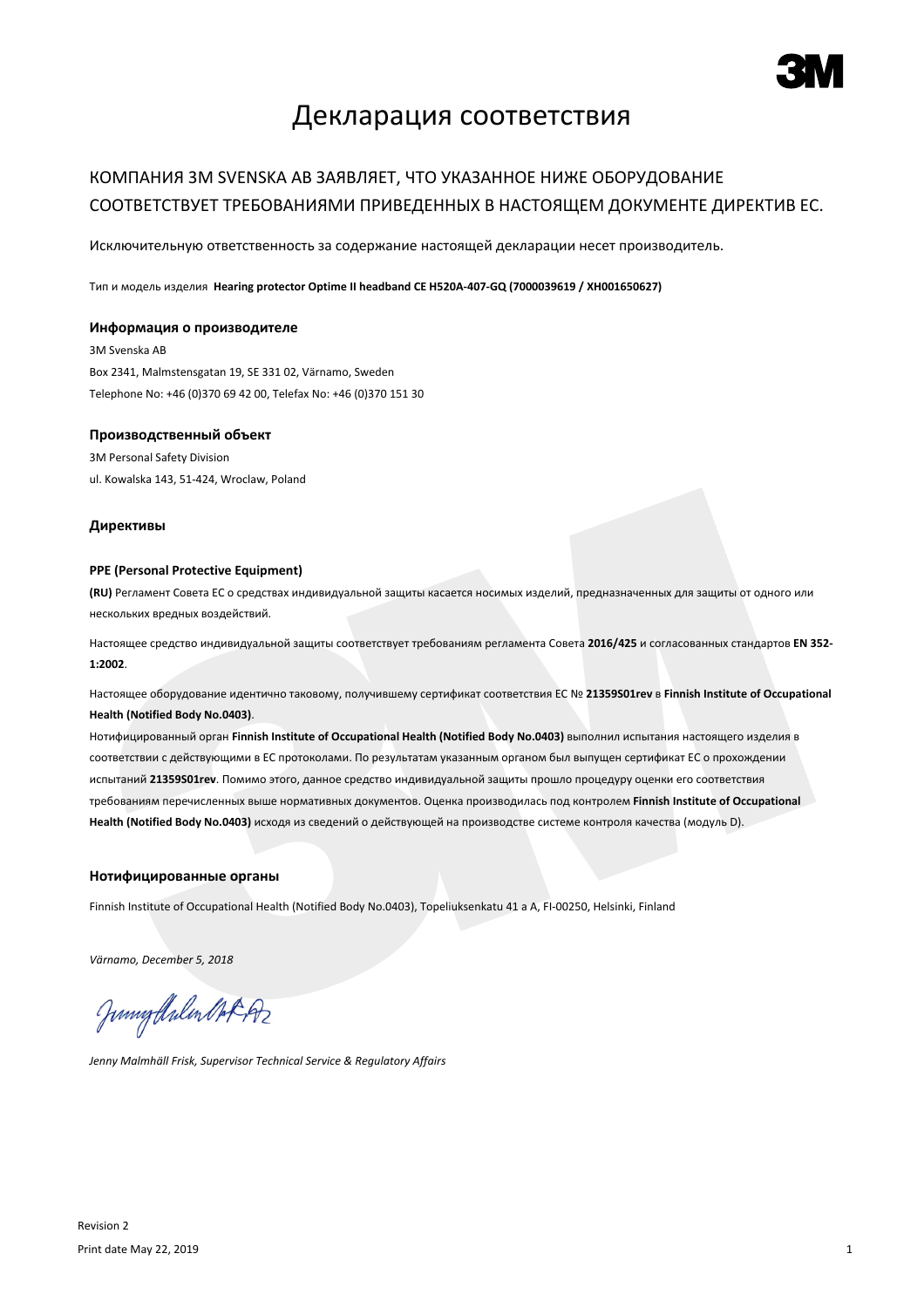

# Izjava o skladnosti

### 3M SVENSKA AB IZJAVLJA, DA JE V NADALJEVANJU OPISANA OPREMA V SKLADU Z NASLEDNJIMI EVROPSKIMI DIREKTIVAMI.

Ta izjava o skladnosti je izdana na izključno odgovornost proizvajalca.

Vrsta izdelka/model **Hearing protector Optime II headband CE H520A-407-GQ (7000039619 / XH001650627)**

#### **Proizvajalec in dodatne informacije**

3M Svenska AB Box 2341, Malmstensgatan 19, SE 331 02, Värnamo, Sweden Telephone No: +46 (0)370 69 42 00, Telefax No: +46 (0)370 151 30

### **Proizvodni obrat**

3M Personal Safety Division ul. Kowalska 143, 51-424, Wroclaw, Poland

#### **Direktive**

### **PPE (Personal Protective Equipment)**

**(SI)** Uredba OZO velja za osebno zaščitno opremo – opremo, zasnovano in izdelano z namenom, da jo oseba nosi ali drži, da bi se zaščitila pred enim ali več tveganji za svoje zdravje ali varnost.

OZO, na katero se nanaša ta izjava, je skladna z določili uredbe Sveta **2016/425** in s harmoniziranimi standardi **EN 352-1:2002**.

Priglašeni organ **Finnish Institute of Occupational Health (Notified Body No.0403)** je izvedel ES-pregled tipa in izdal certifikat o ES-pregledu tipa **21359S01rev**. OZO je podvržena postopku ugotavljanja skladnosti na osnovi zagotavljanja kakovosti proizvodnega procesa (modul D) pod nadzorom priglašenega organa **Finnish Institute of Occupational Health (Notified Body No.0403)**.

### **Priglašeni organi**

Finnish Institute of Occupational Health (Notified Body No.0403), Topeliuksenkatu 41 a A, FI-00250, Helsinki, Finland

*Värnamo, December 5, 2018*

Junigalulen MAR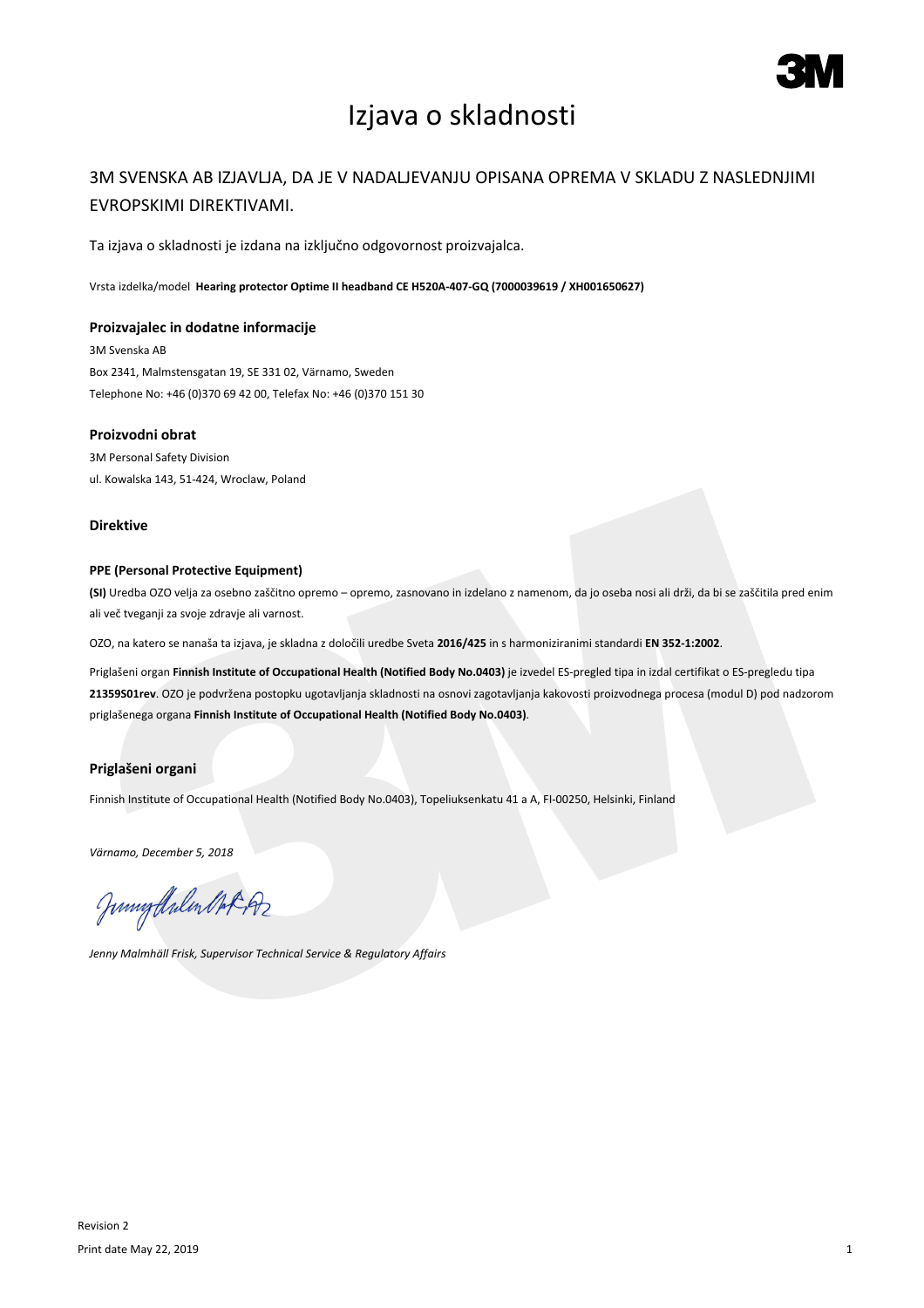

# Vyhlásenie o zhode

## SPOLOČNOSŤ 3M SVENSKA AB VYHLASUJE, ŽE ZARIADENIE OPÍSANÉ NIŽŠIE SPĹŇA USTANOVENIA NASLEDOVNÝCH EURÓPSKYCH SMERNÍC.

Toto vyhlásenie o zhode je vydané s výhradnou zodpovednosťou výrobcu.

Typ výrobku/modelu **Hearing protector Optime II headband CE H520A-407-GQ (7000039619 / XH001650627)**

#### **Výrobca a ďalšie informácie**

3M Svenska AB Box 2341, Malmstensgatan 19, SE 331 02, Värnamo, Sweden Telephone No: +46 (0)370 69 42 00, Telefax No: +46 (0)370 151 30

#### **Výrobný závod**

3M Personal Safety Division ul. Kowalska 143, 51-424, Wroclaw, Poland

#### **Smernice**

#### **PPE (Personal Protective Equipment)**

**(SK)** Nariadenie o OOP platí pre osobné ochranné prostriedky, prostriedky určené a vyrobené na účel nosenia osobou na ochranu proti jednému alebo viacerým rizikám ohrozujúcim zdravie alebo bezpečnosť tejto osoby.

OOP tohto vyhlásenia je v zhode s ustanoveniami nariadenia Rady **2016/425** a harmonizovaných noriem č. **EN 352-1:2002**.

Toto zariadenie je identické s OOP, ktorý je predmetom Certifikátu o zhode EÚ, č. **21359S01rev**, ktorý vydal **Finnish Institute of Occupational Health (Notified Body No.0403)**.

Notifikovaný orgán **Finnish Institute of Occupational Health (Notified Body No.0403)** vykonal preskúšanie typu pre EÚ a vydal certifikát o skúške typu pre EÚ **21359S01rev**. OOP podlieha postupu hodnotenia zhody na základe zaistenia kvality výrobného procesu (modul D) pod dohľadom notifikovaného orgánu **Finnish Institute of Occupational Health (Notified Body No.0403)**.

#### **Notifikované orgány**

Finnish Institute of Occupational Health (Notified Body No.0403), Topeliuksenkatu 41 a A, FI-00250, Helsinki, Finland

*Värnamo, December 5, 2018*

Junigthalen Mot 192

*Jenny Malmhäll Frisk, Supervisor Technical Service & Regulatory Affairs*